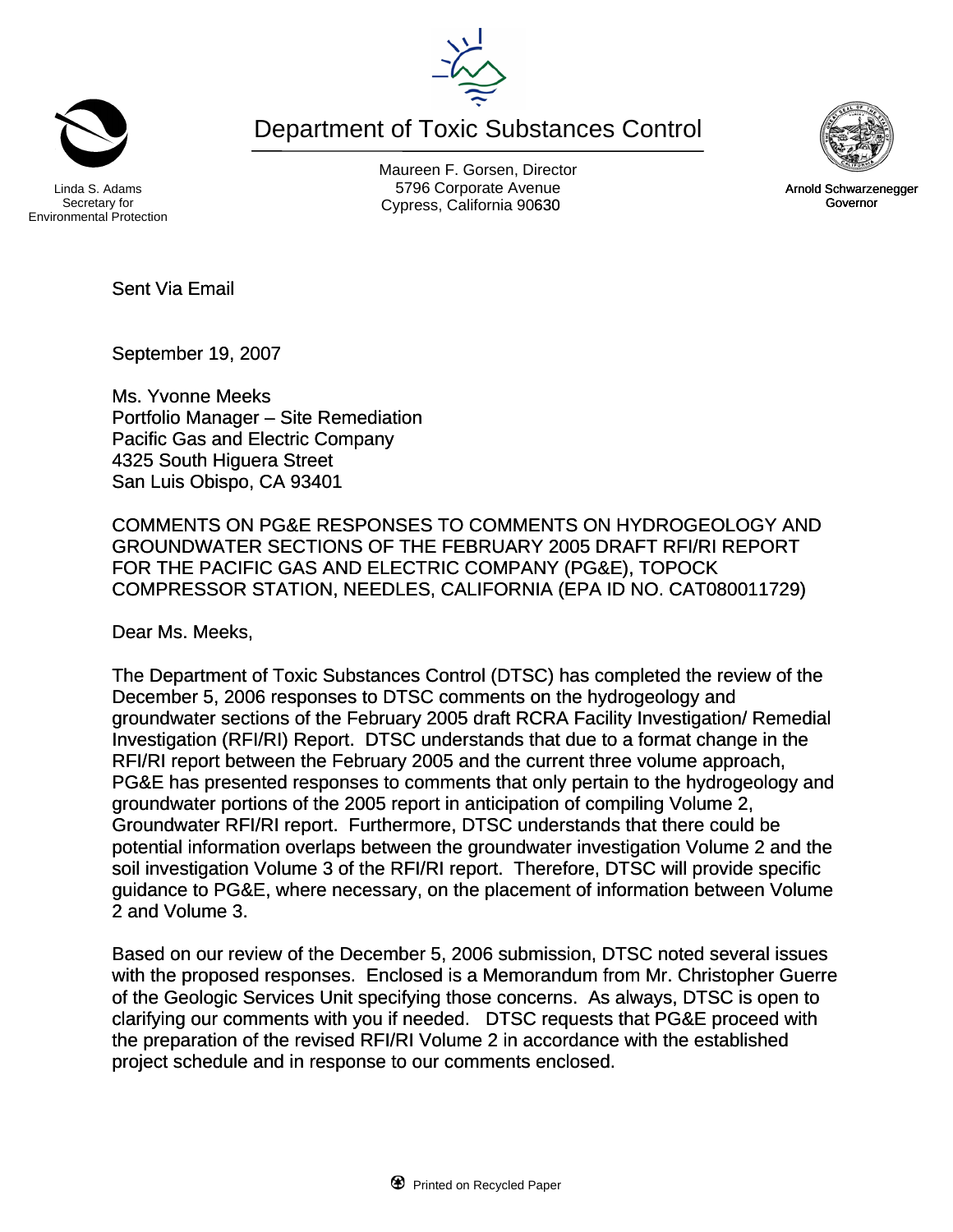Ms. Yvonne Meeks September 19, 2007 Page 2 of 2

If you have any questions regarding this matter, please feel free to contact me at (714) 484-5439.

Sincerely,

Aaron Yue Project Manager Geology, Permitting and Corrective Action Branch

**aky:090701A** 

cc: Mr. Casey Padgett Senior Attorney U.S. Department of the Interior Office of the Solicitor 1050 Walnut Street, Suite 220 Boulder, CO 80302

> Ms. Kris Doebbler Project Manager U.S. Department of the Interior Bureau of Land Management BLM WO-360D, Building 50 Denver Federal Center Denver, CO 80225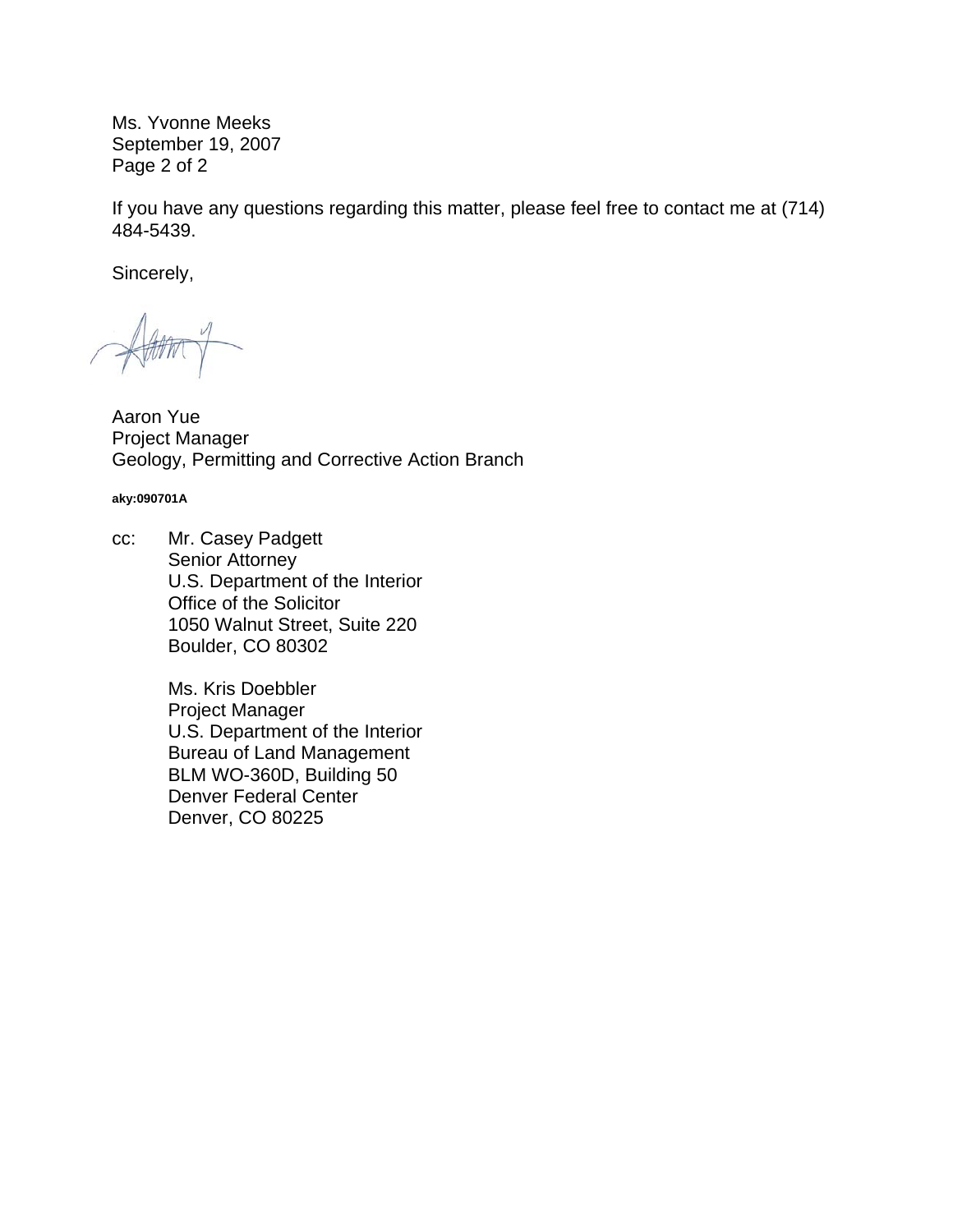Maureen F. Gorsen, Director 5796 Corporate Avenue Cypress, California 90630

Department of Toxic Substances Control

**MEMORANDUM** 

Geology, Permitting & Corrective Action Branch, Cypress Office FROM: Chris Guerre, CHG Senior Engineering Geologist, Geological Services Unit Geology, Permitting & Corrective Action Branch, Cypress Office DATE: September 19, 2007 PG&E RESPONSE TO COMMENTS ON THE HYDROGEOLOGY AND **SUBJECT:** GROUNDWATER SECTIONS OF THE FEBRUARY 2005 DRAFT RFI/RI REPORT. PG&E TOPOCK COMPRESSOR STATION, NEEDLES, CALIFORNIA

SITE CODE 540015 WP 48 MPC 36 PCA 22120 WR 640371

### **DOCUMENTS REVIEWED**

Aaron Yue

**Project Manager** 

Letter from Pacific Gas and Electric (PG&E) to Aaron Yue, dated December 5, 2006, titled: Responses to DTSC Comments on Hydrogeology and Groundwater Sections, February 2005 Draft RFI/RI Report, PG&E Topock Compressor Station, Needles, California.

Letter from PG&E to Casey Padgett, dated December 5, 2006, titled: Responses to DOI Comments on Hydrogeology and Groundwater Sections, February 2005 Draft RFI/RI Report, PG&E Topock Compressor Station, Needles, California.

The Geological Services Unit (GSU) of the Department of Toxic Substances Control (DTSC) has reviewed the above-referenced documents regarding PG&E response to comments provided by Consultative Workgroup (CWG) members on the draft version of the 2005 RFI/RI Report. PG&E's responses to the comments will be used in preparing the groundwater section of the the RFI/RI Report, Volume 2 – Groundwater (revised Report).



Secretary for

**Environmental Protection** 

TO:



Arnold Schwarzenegger

Governor

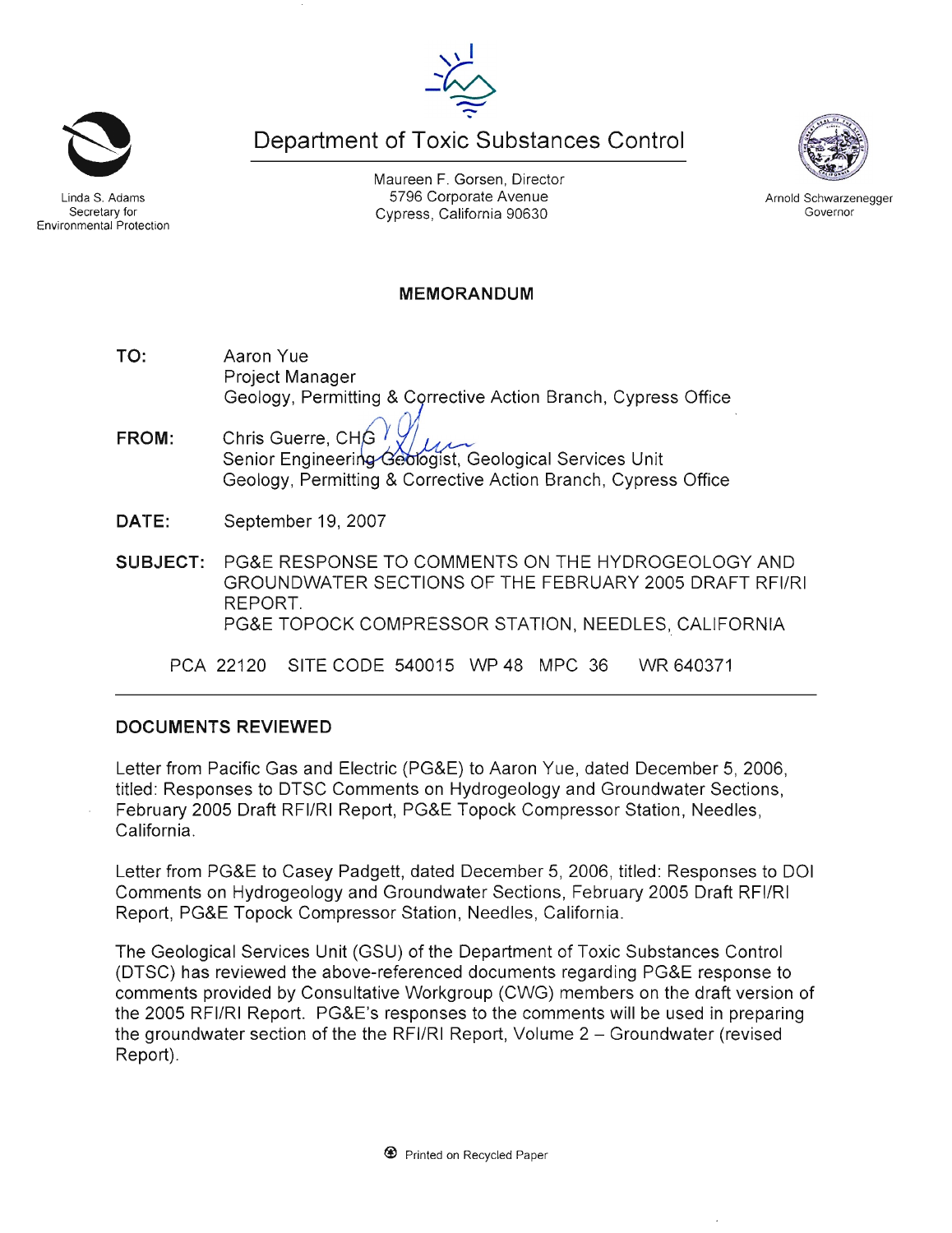Aaron Yue September 19, 2007 Page 2 of 20

The GSU has reviewed the responses to comments and has identified areas where additional discussion is needed in the revised Report or where the responses do not address the initial comment. Past comments are presented in italics below and utilize PG&E's December 5, 2006 numbering system. Questions regarding this memorandum should be directed to Chris Guerre at (714) 484-5422 or cquerre@dtsc.ca.gov.

### **General Comments**

- 1. The revised RFI/RI Report should utilize data collected up to July 31, 2007. Data collected after this date will be reported in other reports or addendums to the RFI/RI Volume 2 Report. The December 5, 2006 PG&E letters reviewed identified an anticipated March 2007 RFI/RI cutoff date.
- 2. Information (e.g., aquifer tests, flow logging) currently being obtained through the investigations of bedrock wells (i.e., PGE-7, PGE-8, MW-48, and MW-23) should be included in the revised RFI Report.

# **PG&E RESPONSES TO STAKEHOLDER RFI COMMENTS (PARTS A & B)**

### DTSC COMMENT [S4-18] (3/10/06 GSU Memo, Comment 18)

*Page 2-8, Section 2.4.2, third paragraph. This section discusses river level data collected in Topock Gorge between 1930 through 1980. The section and Figure 2-8a should be updated to include recent river level data that are available for Topock Gorge.* 

PG&E RESPONSE: *Section 2.4.2 and Figure 2-8a were provided as an illustration of river fluctuation and trends over a longer period of time, and were not meant to be comprehensive. The revised Report text and figure will be updated with any additional available information.*

DTSC FOLLOWUP: DTSC desires a comprehensive summary that includes more recent data that should be available. Section 2.4.2 and Figure 2-8a should be updated to include recent river level data that are available for Topock Gorge.

\_\_\_\_\_\_\_\_\_\_\_\_\_\_\_\_\_\_\_\_\_\_\_\_\_\_\_\_\_\_\_\_\_\_\_\_\_\_\_\_\_\_\_\_\_\_\_\_\_\_\_\_\_\_\_\_\_\_\_\_\_\_\_\_\_\_\_\_\_\_

DTSC COMMENT [S4-20] (3/10/06 GSU Memo, Comment 20)

*Page 2-10, Section 2.5.2. Provide a detailed structural contour map of the top of the Miocene Conglomerate. Use the map to support a discussion of the potential influence of the bedrock surface configuration on groundwater flow.*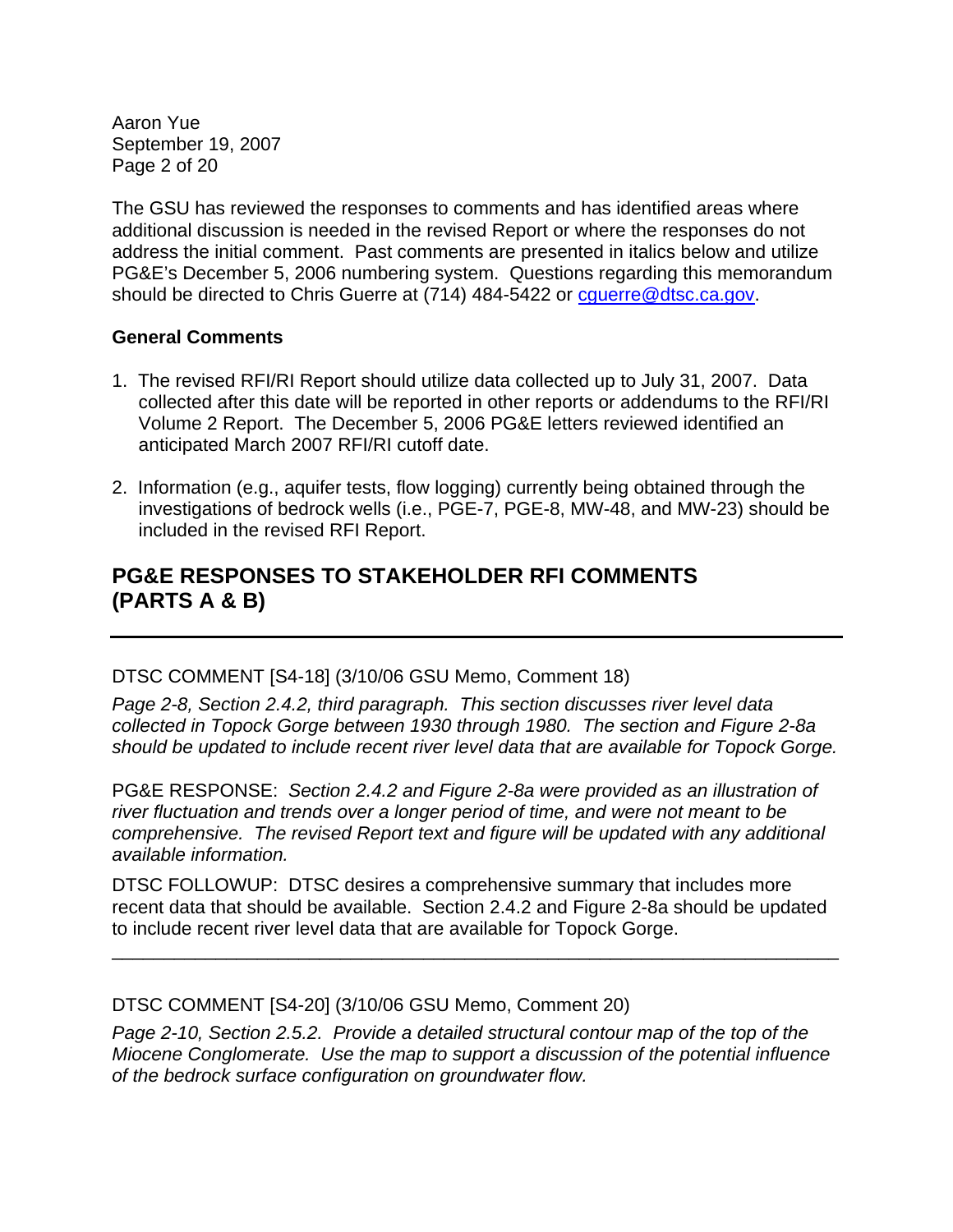Aaron Yue September 19, 2007 Page 3 of 20

PG&E RESPONSE: *The revised Report will include a structural contour map of the bedrock surface. The text will be modified to present a discussion of the effects of the bedrock surface on groundwater flow.* 

DTSC FOLLOWUP: Please ensure that all data used to derive the structural contour map of the bedrock surface are clearly described within the revised Report text and/or on the figure itself.

#### DTSC COMMENT [S4-29] (3/10/06 GSU Memo, Comment 29)

*Page 2-17, Section 2.5.4.1. This section should also discuss the estimated volume of groundwater that is recharged from the Colorado River and how far inland the mixing zone between the Alluvial Aquifer and surface water is observed.* 

PG&E RESPONSE: *The revised Report will update the discussion in this section to clarify the water balance relationship between the river and groundwater. There is a net discharge of groundwater to the river. Only during the spring months (and some years early summer) does the river recharge the alluvial aquifer at the Topock Site area. Further north in Mohave Valley, the river is the main source of groundwater recharge.* 

DTSC FOLLOWUP: As originally requested, please also ensure the revised Report discusses how far inland the mixing zone between the Alluvial Aquifer and surface water is observed.

### DTSC COMMENT [S4-34] (3/10/06 GSU Memo, Comment 34)

Page 2-20, Section 2.5.5.1, first paragraph. *The illustration of horizontal hydraulic gradients outside of the floodplain area should be supported by groundwater elevation contour maps generated using monthly averages of groundwater elevations, rather than the two-year average of groundwater elevations used for Figure 2-21. The time intervals contoured should be representative of high and low river stands.* 

PG&E RESPONSE: *The revised Report will discuss horizontal hydraulic gradients outside the floodplain area using groundwater elevation maps made using selected monthly averages of groundwater elevations.* 

DTSC FOLLOWUP: Note: The time intervals contoured shall be representative of high and low river stands (see also PG&E Response to ADEQ Comment [S1-24] (6/28/05 Memo)).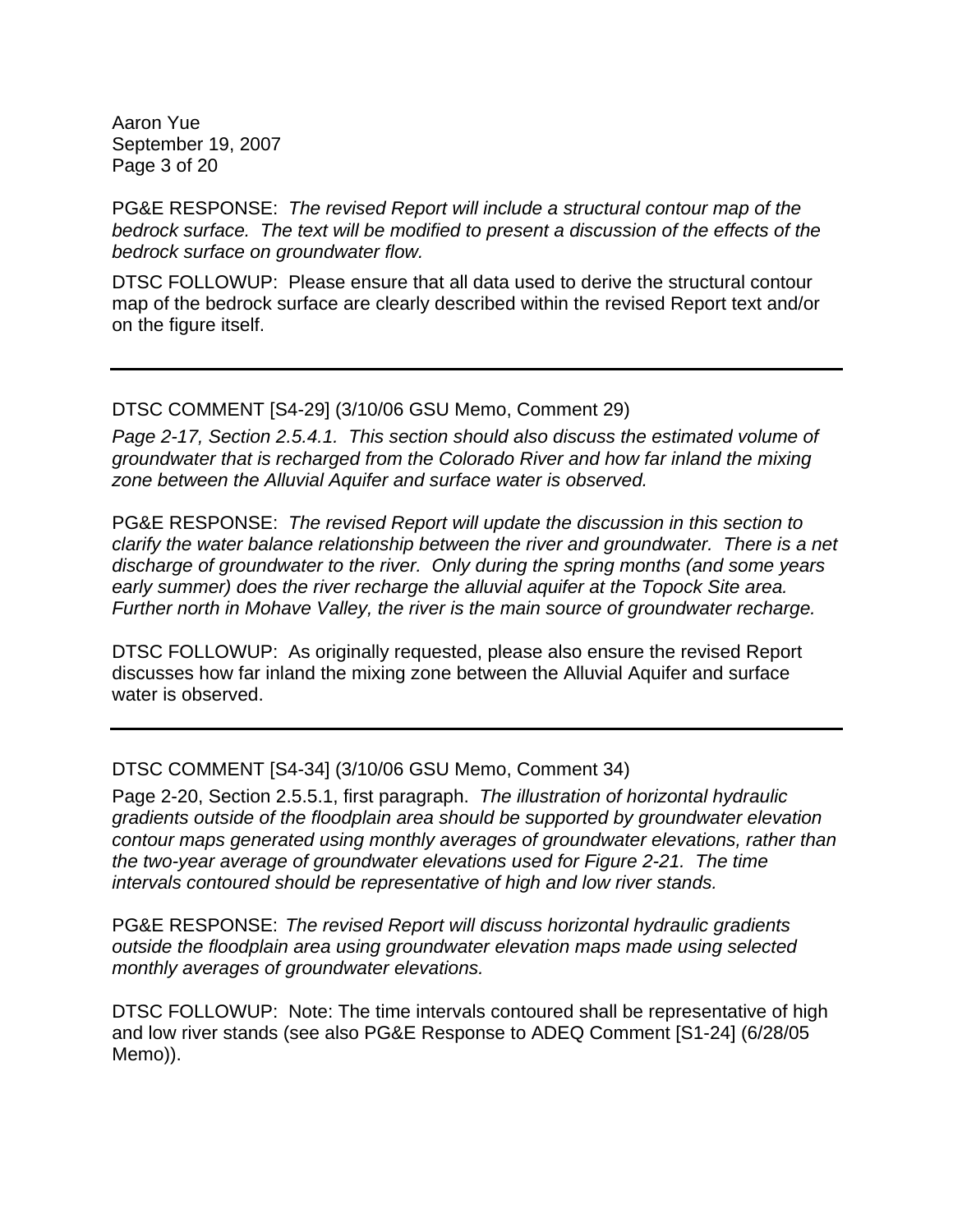Aaron Yue September 19, 2007 Page 4 of 20

DTSC COMMENT [S4-50] (3/10/06 GSU Memo, Comment 50)

*Table 2-3. Add a note that indicates how the upper, middle, and lower portions of the Alluvial Aquifer are defined. Add a note that indicates where the items listed in the last column can be found in the RFI Report. For the borings, indicate the deeper encountered unit.* 

PG&E RESPONSE: *The drilling summary table in the revised Report will include the aquifer interval definitions and will be updated with full listing of drilling locations. For borings not completed as wells, the deeper encountered unit will be listed.*

DTSC FOLLOWUP: As originally requested, please also add a note to Table 2-3 that indicates where the items listed in the last column can be found in the RFI Report.

DTSC COMMENT [S4-51] (3/10/06 GSU Memo, Comment 51)

*Table 2-4. CH2M HILL (2004) is not included in the reference list. Well MR-24BR should be listed as a pre-Tertiary Bedrock well rather than as a Miocene Conglomerate well.* 

PG&E RESPONSE: *The revised Report will clarify the monitored zone for MW-24BR as Miocene and/or pre-Tertiary Bedrock in Table 2-4 to be consistent with other tables and discussions in the revised Report.* 

DTSC FOLLOWUP: As originally requested, please ensure that the CH2M HILL (2004) reference in Table 2-4 is included in the reference list. Additionally, the geophysical data obtained during Spring 2007 during investigation of well PGE-7 should be utilized in establishing the stratigraphic unit monitored by well MW-24BR.

ADEQ COMMENT [E-comment S1-2] (6/28/05 ADEQ Memo, page 2)

*Concentration Contouring – Concentration contouring would be very useful for depicting vertical and horizontal distribution. It would be helpful if the RFI contained concentration contouring for chromium and TDS to depict the vertical and horizontal extent of contamination and to facilitate discussion and the next steps in the Resource and Recovery Act (RCRA) remedial process. Concentration contours are very useful in examining the spatial behavior of the plume.* 

PG&E RESPONSE: *The February 2005 draft Report included plume contour maps using 50 µg/L Cr(VI) for site-wide plume delineation. The revised Report will include updated figures that depict the horizontal and vertical Cr(VI) distribution and plume contouring, and will be similar to the contour maps in PG&E's 2006 IM performance*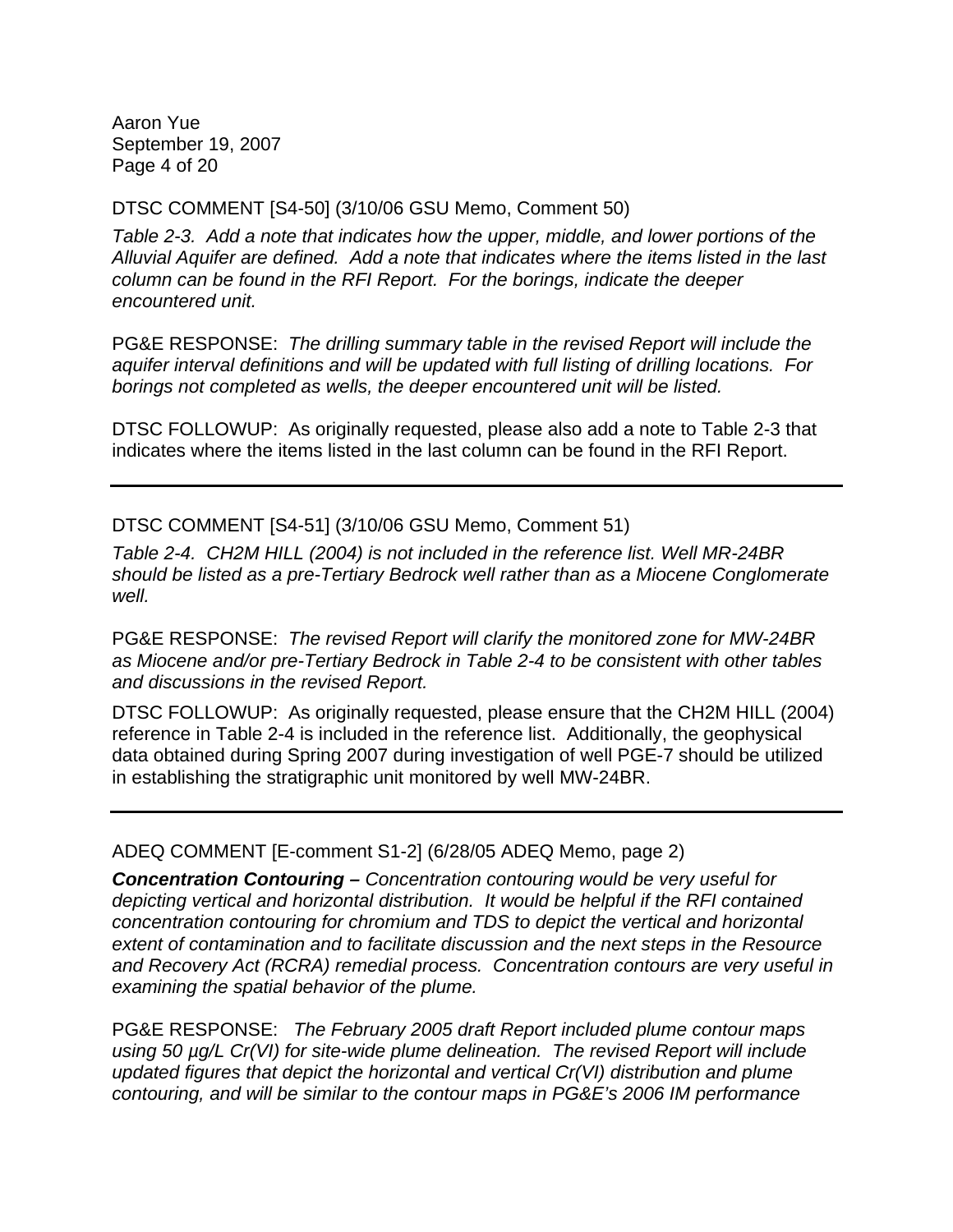Aaron Yue September 19, 2007 Page 5 of 20

*monitoring reports. Contouring TDS concentrations in map and cross section view is not warranted, based on the horizontal and vertical variability in data in groundwater at the site.* 

DTSC FOLLOWUP: As TDS (Total Dissolved solids) is a constituent of potential concern and was part of the waste stream that was discharged along with the hexavalent chromium to groundwater at the site, PG&E will need to illustrate the spatial distribution of TDS within the aquifer, both vertically and laterally, within the revised Report. If contouring is not warranted, then it is suggested that TDS concentrations for bedrock, the upper, middle, and lower zones be depicted in map views. Cross section views should also depict TDS concentrations to illustrate the horizontal and vertical variability in data.

### ADEQ COMMENT [S1-23] (6/28/05 Memo)

Figure 2-22, 2-22b, 22c Groundwater Contour Maps – *Please verify that elevations in*  extraction wells are not being used for contouring. Or if they are, are they being *corrected for well in-efficiencies? How were wells selected for this contouring? Selection of wells for contouring can affect the outcome of contouring and selection criteria should be explained as a part of documentation. What was considered as the break off point for Upper Unconsolidated Aquifer/Alluvium?*

PG&E RESPONSE: *PG&E agrees that extraction wells are not reliable data points for water level contouring. Further, because well inefficiencies can be significant, but are difficult to estimate, none of the PG&E published reports including the RFI, have used extraction wells water levels, corrected or uncorrected. The revised Report will include representative groundwater gradient maps for the IM performance monitoring area and site-wide shallow well groundwater gradient maps generated and reported in PG&E's groundwater monitoring reports.* 

DTSC FOLLOWUP: The revised Report should also discuss how wells were selected for contouring and the division/"break off point" between aquifer zones as requested in ADEQ's comment.

 $\_$  , and the set of the set of the set of the set of the set of the set of the set of the set of the set of the set of the set of the set of the set of the set of the set of the set of the set of the set of the set of th

## ADEQ COMMENT [S1-25] (6/28/05 Memo)

*From examining Figure 2-22c – it appears that only 3 wells in close proximity were used for contouring in conjunction with MW34-80 and possibly river elevations. Contouring is a subjective process that is made more complicated, if vertical gradients are present. Please provide explanation for use of river elevations in groundwater contouring and for using a very limited number of wells in creating this figure. Contouring does not currently include newly installed wells such as MW-34-100. It is possible that additional wells may be needed to adequately contour this zone.*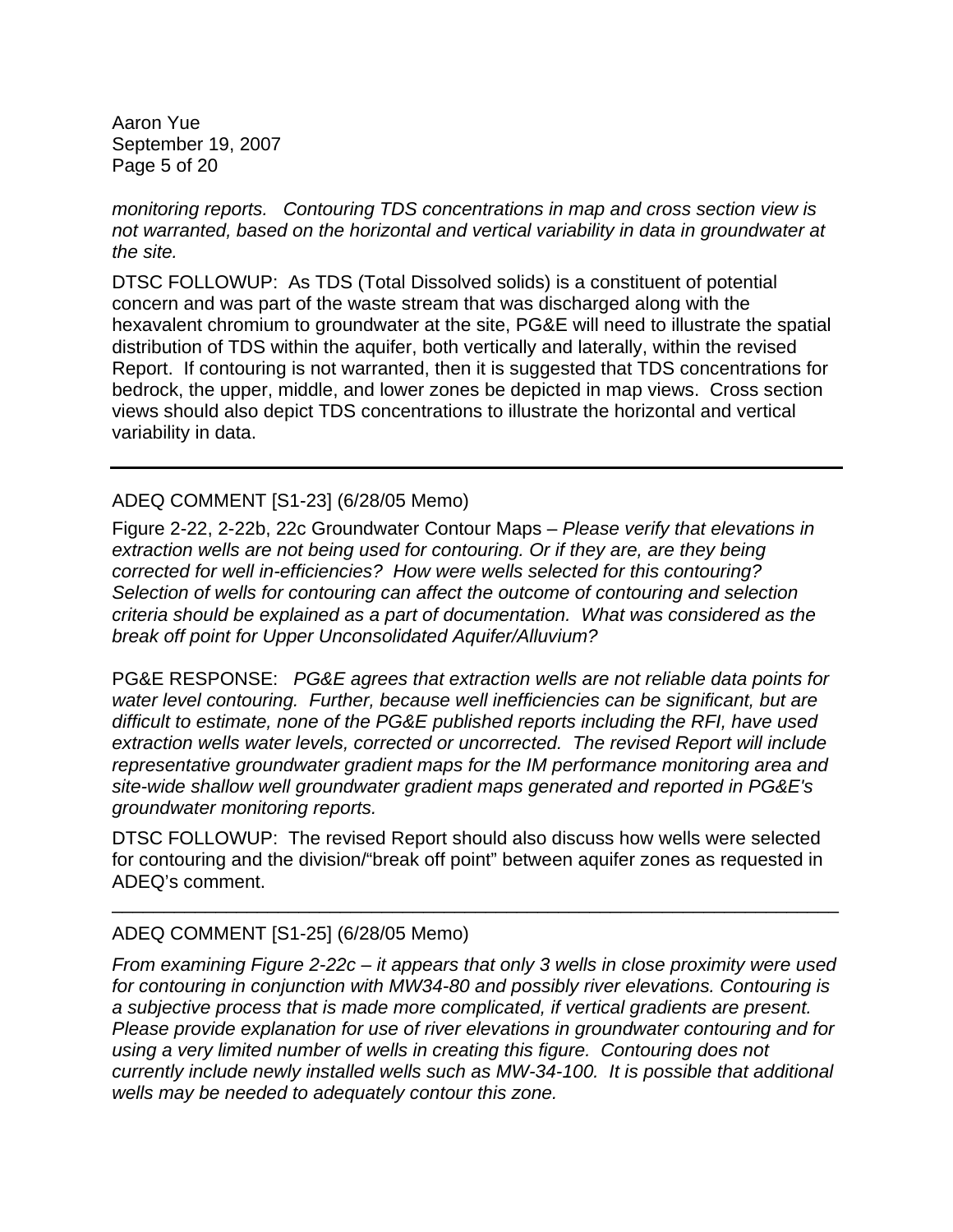Aaron Yue September 19, 2007 Page 6 of 20

PG&E RESPONSE: *The revised Report will include groundwater gradient maps for depth intervals in the floodplain area (from IM performance monitoring reporting) using previously existing and newly installed monitoring wells (2005-2007). The revised Report will qualify the depths and distribution of well screen/data available to map gradients in the actively pumped IM area.*

DTSC FOLLOWUP: The revised Report should also discuss the use of river elevations in groundwater contouring as requested in ADEQ's comment.

## ADEQ COMMENT [S1-38] (6/28/05 ADEQ Memo, page 9)

*Section 9.2.5 Surface Water Samples. It is important to note that none of the sampling locations in the river at the time of this draft report were positioned adjacent to the highest plume concentrations in the floodplain wells, especially, none were in line and adjacent to MW-34-100 (and the wells located west of this well with greater concentrations). ADEQ notes that there are also no surface water sample locations adjacent to the East Ravine or downriver of this ear towards the mouth of Topock Gorge. Modeling runs performed by Hill suggest that the plume could potentially be pulled in this direction by groundwater withdrawal in Arizona water supply wells. From Technical Workgroup Meeting discussions, the sample collection depth has been identified as 6 inches from the top of the water column in the Colorado River. ADEQ requests that text describe the collection point as 6 inches beneath the water surface. All this is important information that should be provided in the RFI to frame interpretation of the results. Without it, the results are misleadingly optimistic. For example, if chromium were to reach the river, the lower water column is the more likely location where it would be detected/found. Samples collected in the upper 6 inches would not be suitable for examining this issue. Therefore conclusions regarding potential influence of the plume on surface water cannot be made.* 

*PG&E has prepared a surface water sampling proposal which will be implemented in July 2005. This includes depth specific sampling and additional sampling locations to address the concerns above. This is an important step in responding to ADEQ's concerns. The RFI should include information about the new procedures that will be implemented.* 

*This section also should also cross reference Section 13.13.1 which discusses detections of Cr(VI) in the Colorado River during the June 2002 sampling event. Please see ADEQ comments regarding conclusions made by Hill.* 

PG&E RESPONSE: *As ADEQ indicates, PG&E's expanded surface water sampling program, including in-channel sampling, has been conducted since summer 2005. Note that all surface water samples collected under the expanded surface water program*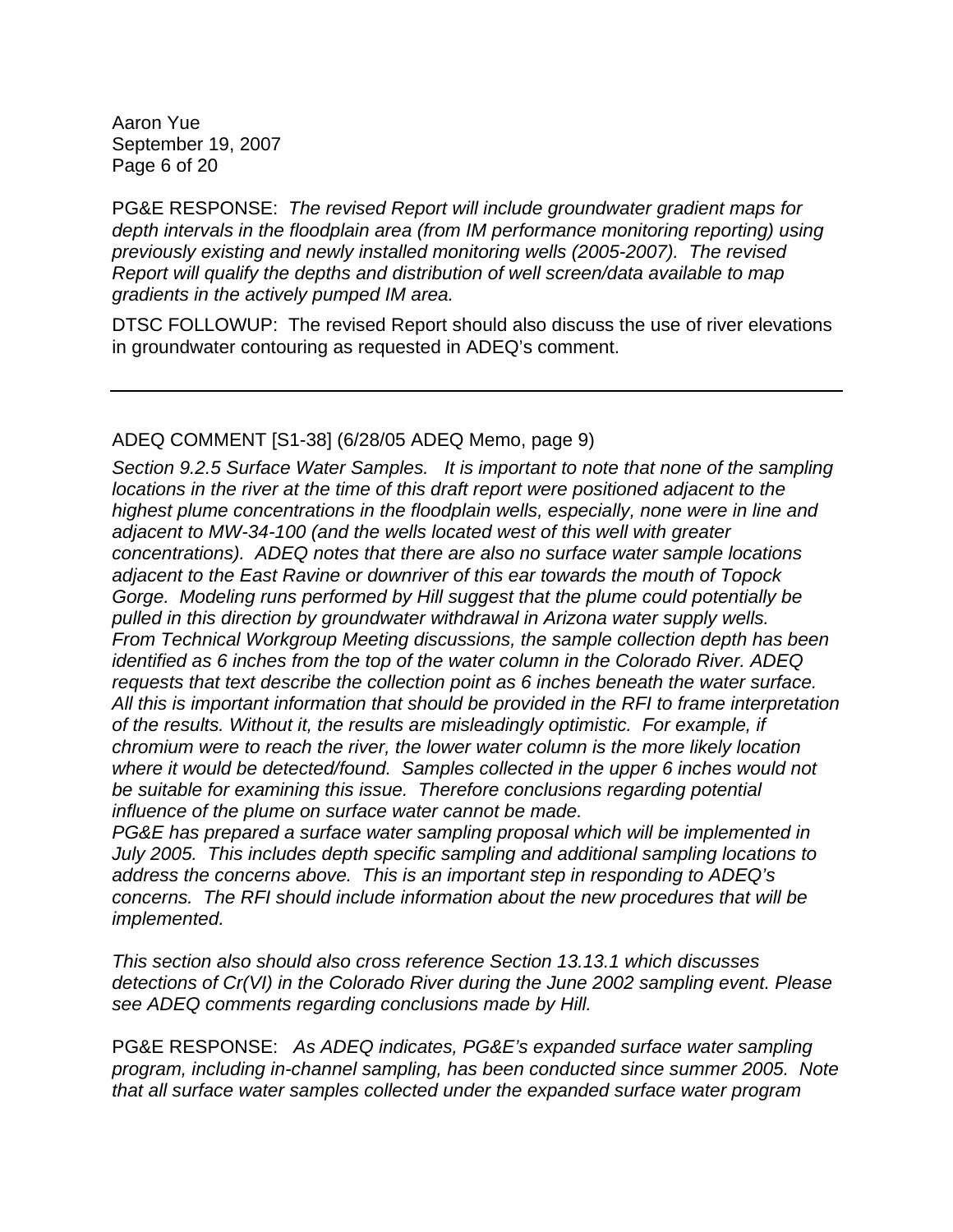Aaron Yue September 19, 2007 Page 7 of 20

*have shown no detectable Cr(VI) in any river water samples. The revised Report will be updated with data from* the expanded surface water monitoring program through March 2007.

DTSC FOLLOWUP: ADEQ noted the lack of surface water sample locations adjacent to the East Ravine. As the East Ravine is a concern to DTSC (see response to GSU General Comment 3, Section 11) with anomalously high hexavalent chromium detected in nearby shallow bedrock well MW-23, DTSC requests that PG&E add a new Shoreline Location to the Surface Water Monitoring Program for a period of one year. This location should be located due east of groundwater well MW-23 between Shoreline Locations R-22 and I-3 in the vicinity of the open "pond" that laps up onto the bedrock surface. Although this location is not on the main channel, data from this location could help to ensure that the Colorado River is not currently being impacted from site related activities. Data collected from this surface water location shall be reported in routine Groundwater and Surface Water Monitoring Reports and not reported in the revised Report.

### ADEQ COMMENT [S1-43] (6/28/05 ADEQ Memo, page 11)

*Section 11.0, Conceptual Site Model, page 11-1: "Both groundwater beneath the compressor station and surface water in the Colorado River have designated beneficial uses that include municipal and domestic water supply, although much of the groundwater contains levels of TDS that inhibit its use of potable water supply." Arizona aquifers are protected as drinking water sources regardless of TDS and water quality.* 

PG&E RESPONSE: *Applicable or relevant and appropriate requirements for groundwater will be identified as required by CERCLA.* 

DTSC FOLLOWUP: Appropriate sections of the revised Report should clearly incorporates ADEQ's comment that Arizona aquifers (defined as yielding more than five gallons a day) are protected as drinking water sources regardless of TDS and water quality.

MWD COMMENT [S2-41] (6/30/05 MWD written margin comments on Section 2.5, page 2-12) *Short-duration single well tests also have limitations due to well interferences, etc.* 

PG&E RESPONSE: *The revised Report will clarify the features of short-term aquifer tests in the hydraulic testing discussion.*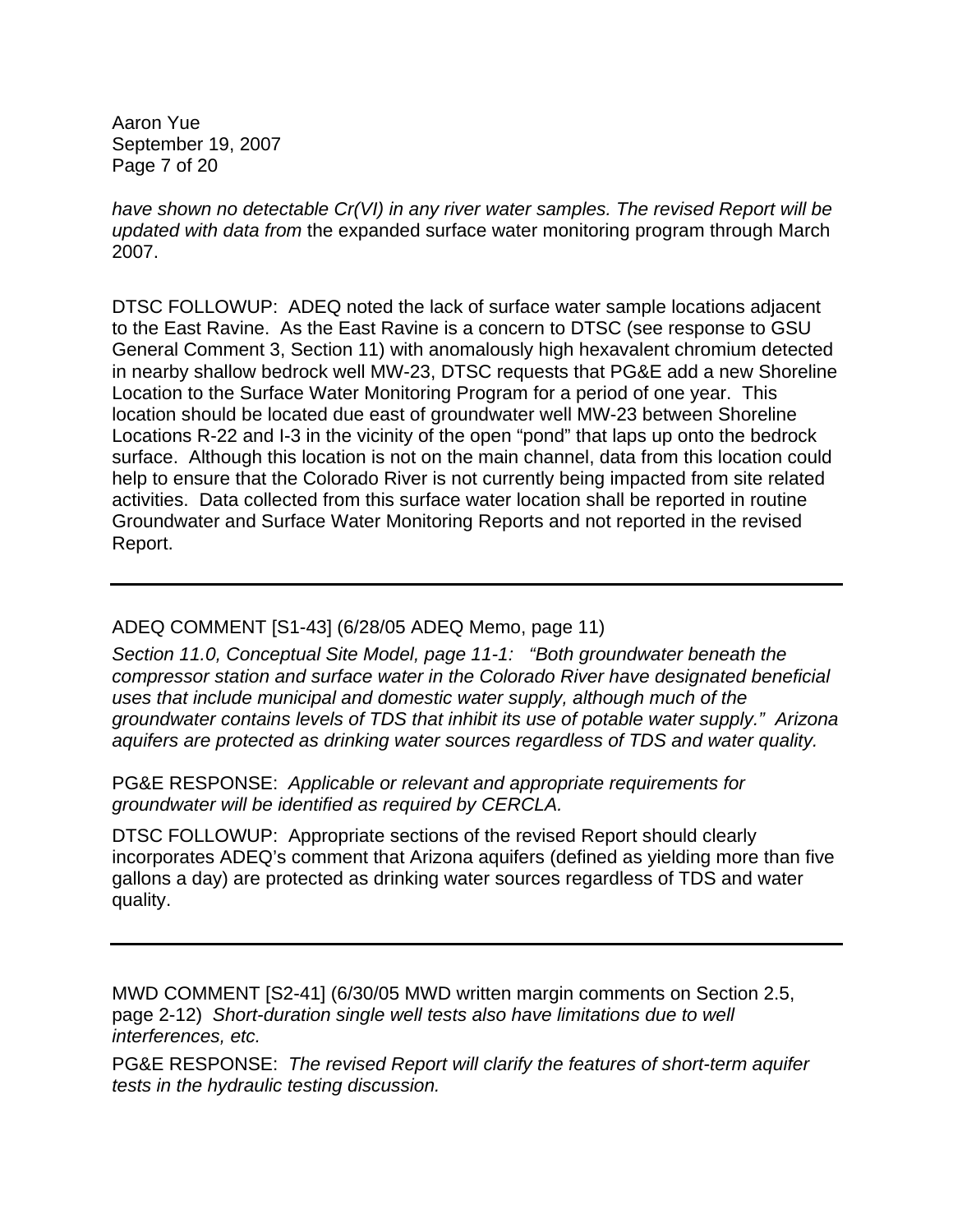Aaron Yue September 19, 2007 Page 8 of 20

DTSC FOLLOWUP: The term "features" is somewhat vague in the preceding PG&E response. The revised Report shall acknowledge and address limitations of shortduration single well tests.

MWD COMMENT [S2-49] (6/30/05 MWD written margin comments on Section 2.5, page 2-19) *Average gradients will be influenced by the duration of period used.* 

PG&E RESPONSE: *The revised Report will provide an updated discussion and presentation on the horizontal and vertical hydraulic gradients.* 

DTSC FOLLOWUP: The updated discussion in the revised Report should indicate and illustrate why a particular time interval (e.g., one month versus two weeks) was chosen to average gradient data from well transducers.

\_\_\_\_\_\_\_\_\_\_\_\_\_\_\_\_\_\_\_\_\_\_\_\_\_\_\_\_\_\_\_\_\_\_\_\_\_\_\_\_\_\_\_\_\_\_\_\_\_\_\_\_\_\_\_\_\_\_\_\_\_\_\_\_\_\_\_\_\_\_

MWD COMMENT [S2-50] (6/30/05 MWD written margin comments on Section 2.5, page 2-20)

*"Groundwater elevations from the upper, middle, and lower portion of the alluvial aquifer in June 2004 are shown and contoured in Figures 2-22A through 2-22C, respectively." There are very limited, i.e. snapshot. Elevations vary daily, weekly, monthly and annually. "As described in Section 2.4, the limited amount of rainfall recharge in the nearby mountains enters the Alluvial Aquifer via upward seepage from the bedrock underlying the Alluvial Aquifer." This suggests the bedrock is a viable conductor for groundwater movement and therefore contaminant transport.* 

*"It is evident that the direction of groundwater gradient near the river changes during the course of each day seasonally in response to changes in river level (Section 2.4.2)." Unclear. Do you mean to say "each day" and "seasonally"? Inconsistencies on how groundwater moves onsite. This argument is counter to earlier comments. "There are no apparent continuous aquitards present at the site." Need nested bedrock well to show this.* 

PG&E RESPONSE: *The revised Report will provide an updated discussion and presentation on the horizontal and vertical hydraulic gradients and summarize the information presented in the Bedrock Evaluation Technical Memorandum regarding assessment of bedrock water-bearing characteristics.*

DTSC FOLLOWUP: PG&E will need to respond to the "each day seasonally" concern identified above if this unclear, undefined term will be carried forward into the revised Report.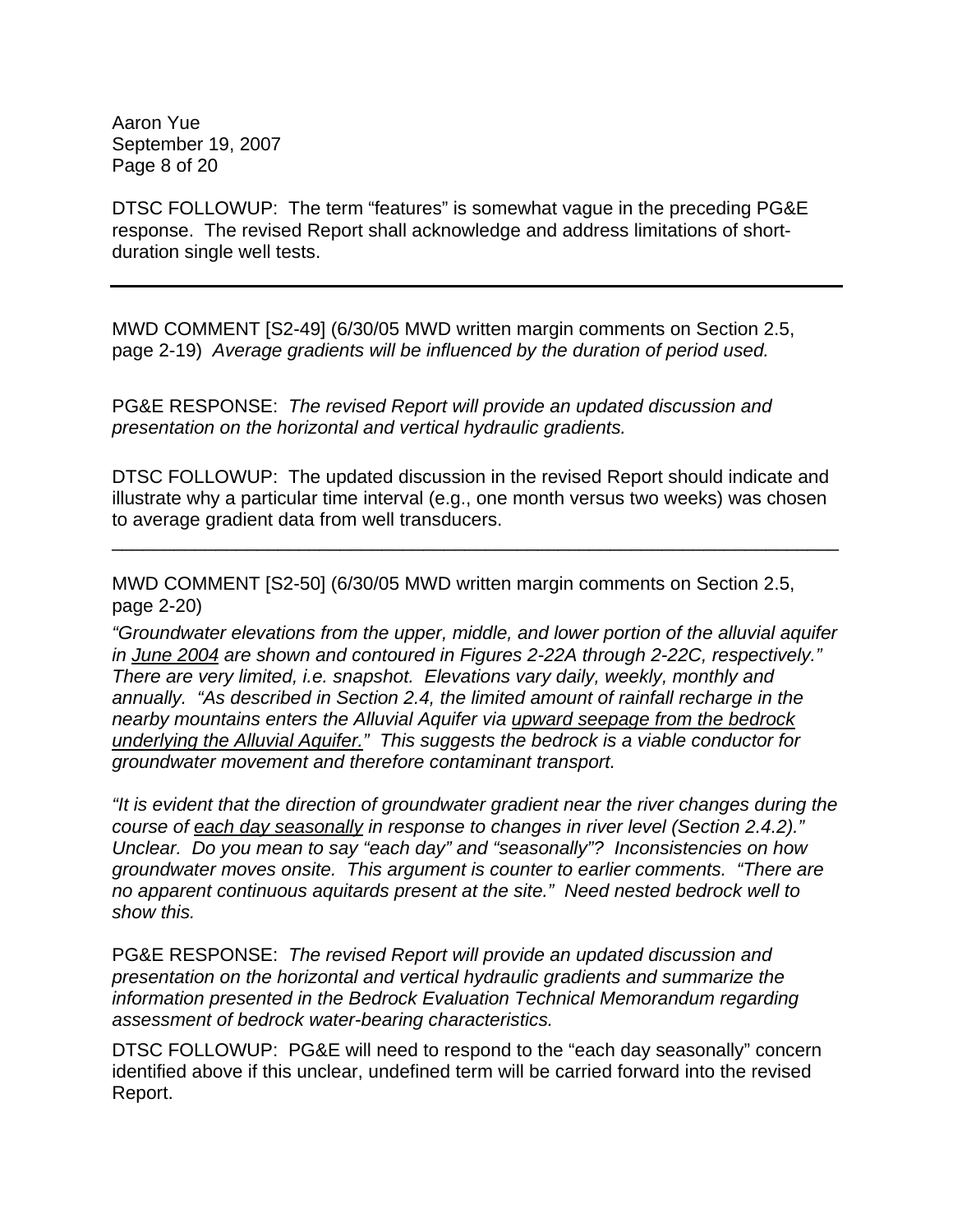Aaron Yue September 19, 2007 Page 9 of 20

MWD COMMENT [S2-86] (6/30/05 MWD written margin comment on Section 9.1, page 9-1)

*Please provide clarification: What were the objectives? What was achieved? What were the results? Were there data quality objectives established? Did the data collected meet the objectives?* 

PG&E RESPONSE: *All of the RFI data collection efforts were conducted according to work plans that were submitted to, and approved by, DTSC. The work plans contain information on objectives and the rationale for the sampling. The completed phases of the RFI sampling met the objectives presented in the initial work plans. A listing of the work plans prepared under the RFI program is provided in Section 9.2 and will be updated in the revised Report.* 

DTSC FOLLOWUP: Discussion of soil and sediment data quality contained in either the revised Report or RFI Volume 3 (Soils) should refer the reader to the Soil and Sediment Data Usability Assessment Memorandum (CH2M Hill, 2006a) to provide additional data quality information regarding historical soil and sediment data.

MWD COMMENT [S2-122] (6/30/05 MWD written margin comments on Section 13.3.1, page 13-14)

*Re-tests were outside of holding times. Please provide complete laboratory QA/QC for these data.* 

PG&E RESPONSE: *The revised Report will include an updated and expanded discussion of the surface water sampling results and characterization. The data review and verification sampling for the suspected false-positive Cr(VI) results from June 2002 sampling will be presented and qualified as appropriate.* 

DTSC FOLLOWUP: The revised Report should reference the document reporting the June 2002 sampling results and summarize associated laboratory QA/QC data.

DTSC COMMENT (6/27/06 GSU Memo, General Comment 3, Section 11)

*Section 11 describes pathways to groundwater associated with selected wastewater management practices for the Topock Compressor Station. The section discusses groundwater pathways related to the former percolation bed in Bat Cave Wash (SWMU 1/ AOC 1) and injection well PGE-08 (SWMU 2/AOC 2). This section should be revised to discuss the groundwater pathways associated with the following SWMUs and AOCs.* 

• *SWMU 5. The RFI Report should consider the sludge drying beds as a potential source to groundwater. Review of the historical aerial photographs indicates*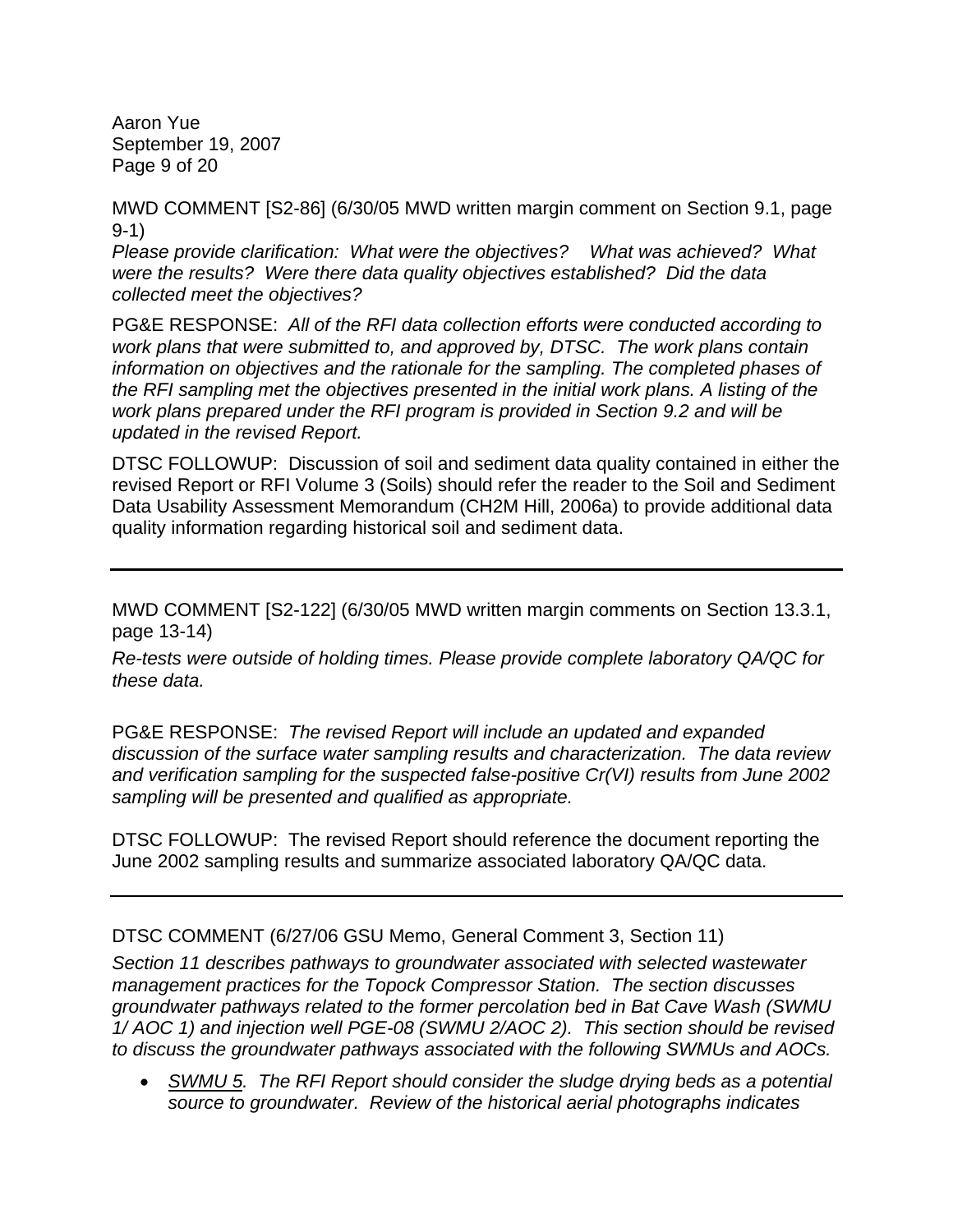Aaron Yue September 19, 2007 Page 10 of 20

> *ponded water in the drying beds which potentially allowed wastewater to migrate through joints in the concrete. The beds were also used for wastewater treatment which also had associated impounded water.*

- *SWMU 6. Between 1969 and 1985, approximately 30,000 gallons per day were discharged to the chromium reduction tank. Hexavalent chromium concentrations in influent and effluent were on the order of 0.6 to 6 milligrams per liter (mg/L) and 0.42 mg/L, respectively. The tank represents a source to groundwater because the base of this tank was not lined or paved (see Section 4.1.5.1).*
- *AOC 10 (East Ravine). The groundwater pathway is likely to be complete in the East Ravine. A 1955 aerial photograph shows two drainage ditches conveying liquids or runoff from the compressor station area to the ravine. Aerial photographs from 1964 and 1967 show ponded water in the ravine. The volume of wastewater discharged to the ravine is unknown, but could be assumed to have been sufficient to percolate to groundwater.*

*PG&E should expand Section 13.1.2.2 to discuss these potential sources to groundwater. Depending on the findings of additional soil investigation, PG&E may need to expand the extent of the chromium plume depicted in the RFI Report and other monitoring reports to include the area of the sludge drying beds and chromium reduction tank.* 

#### PG&E RESPONSE:

*Section 5 of Volume 1 of the revised RFI/RI Report (submitted to DTSC and the federal agencies on September 6, 2006) describes the closure activities and status of all SWMUs and AOCs within the site investigation and closure process. Based on closure activity documentation, including confirmation soil sampling, and the closure certification acceptance issued by DTSC in 1995, the sludge drying beds and chromium reduction tank were classified as closed SWMUs. Therefore, SWMUs 5 and 6 were not carried*  forward in the RFI/RI process. Additionally, the 2<sup>nd</sup> bullet Comment 3 should be clarified *that the chromium reduction tank was a 10' high by 5' diameter steel tank set within an unlined pit, and that there was no indication of liquid releases at this unit during the RFA facility inspection (A.T. Kearney 1987).* 

*As part of the upcoming Work Plan for RFI/RI soil investigation, Part B (sites within the Compressor Station property), PG&E does plan to drill some deep soil borings at the facility as part of the investigation of AOC 13 (Unpaved Areas within the Compressor Station) and may complete one or more of these borings as monitoring wells if groundwater is encountered. Although this activity will not be associated with the closed SWMUs 5 and 6, it will provide additional subsurface soil and groundwater characterization in the vicinity of these closed SWMUs.*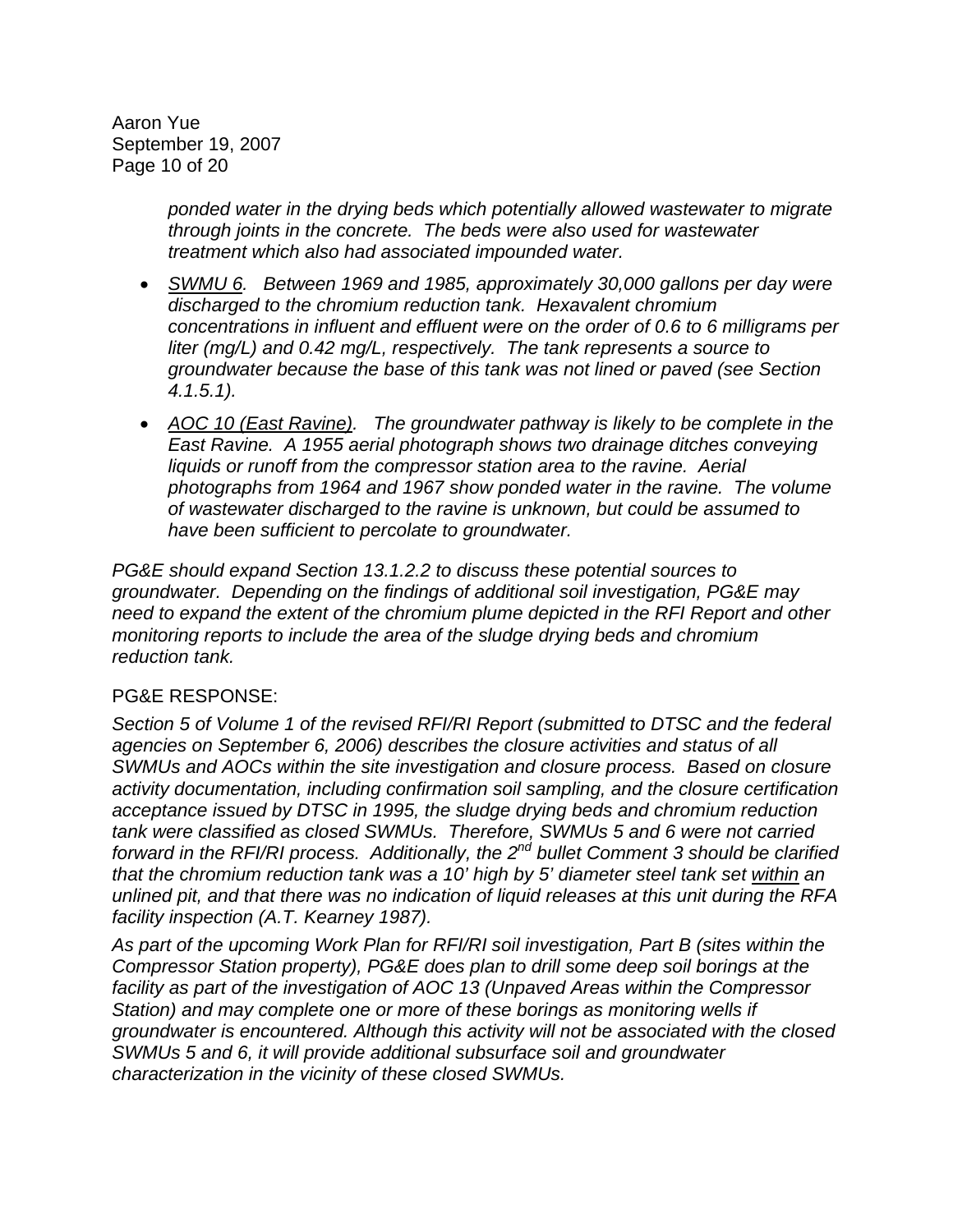Aaron Yue September 19, 2007 Page 11 of 20

*For AOC 10 (East Ravine), PG&E acknowledges that the supplemental deeper drilling and sampling investigation would be appropriate to determine if groundwater is present and to complete the characterization of a potential groundwater pathway at AOC 10. Accordingly, it is recommended that the Work Plan for RFI/RI soil investigation, Part A (draft submitted November 16, 2006) include supplemental deeper soil and groundwater characterization activities for AOC 10. The draft Work Plan for the Part A soil investigation will be revised to include deeper drilling to bedrock in one or more soil boring locations in AOC 10 (where feasible).* 

DTSC FOLLOWUP: SWMUs 5 and 6 will be carried forward in the RFI/RI process and further investigated as indicated in Section 5 of PG&E's RFI/RI Report - Volume 1 (CH2M Hill, 2007a).

SWMU 6, Chromate Reduction Tank: The 1990 Closure Report (Mittelhauser Corporation, 1990) suggests that the Chromate Reduction Tank could have leaked and released contaminants to groundwater. Page 6-4 of the 1990 Closure Report states, "The soil floor of the hole in which the Chromate Reduction Tank sat was unlined. There was a "bathtub ring" on the walls of the hole and the soil floor appeared compacted, as if water had stood in the hole." The Closure Report further states, "The bottom of the tank had a 2-foot-square fiberglass patch on the inside and a 1-footdiameter welded steel patch on the outside." The revised Report should acknowledge that the SWMU 6, Chromate Reduction Tank is a potential historical site source for chromium that is planned to be further investigated during upcoming soil sampling investigations within the facility's fence line.

AOC 10 (East Ravine): The revised Report should acknowledge that groundwater investigation will be required for the East Ravine. This will likely require drilling into bedrock due to existing site geology. Concern exists that the East Ravine is a source of groundwater impact due to the following factors: significant amounts of fluids were impounded behind the largest dam (Area 10c - CH2M Hill, 2007a/ 2006b) during the 1960's; the chromium concentrations detected in soil samples from the 10c impoundment area are the highest (3,360 mg/kg) detected on the entire facility (CH2M Hill, 2006b); the impoundment 10c area contains a white powdery material similar to the white material in Bat Cave Wash; a greenish gray layer has also been identified in the 10b area of the East Ravine; and chromium has recently been detected in groundwater in bedrock well MW-23 in 2006 and 2007 at concentrations greater than 1,000 ug/L (CH2M Hill, 2007b).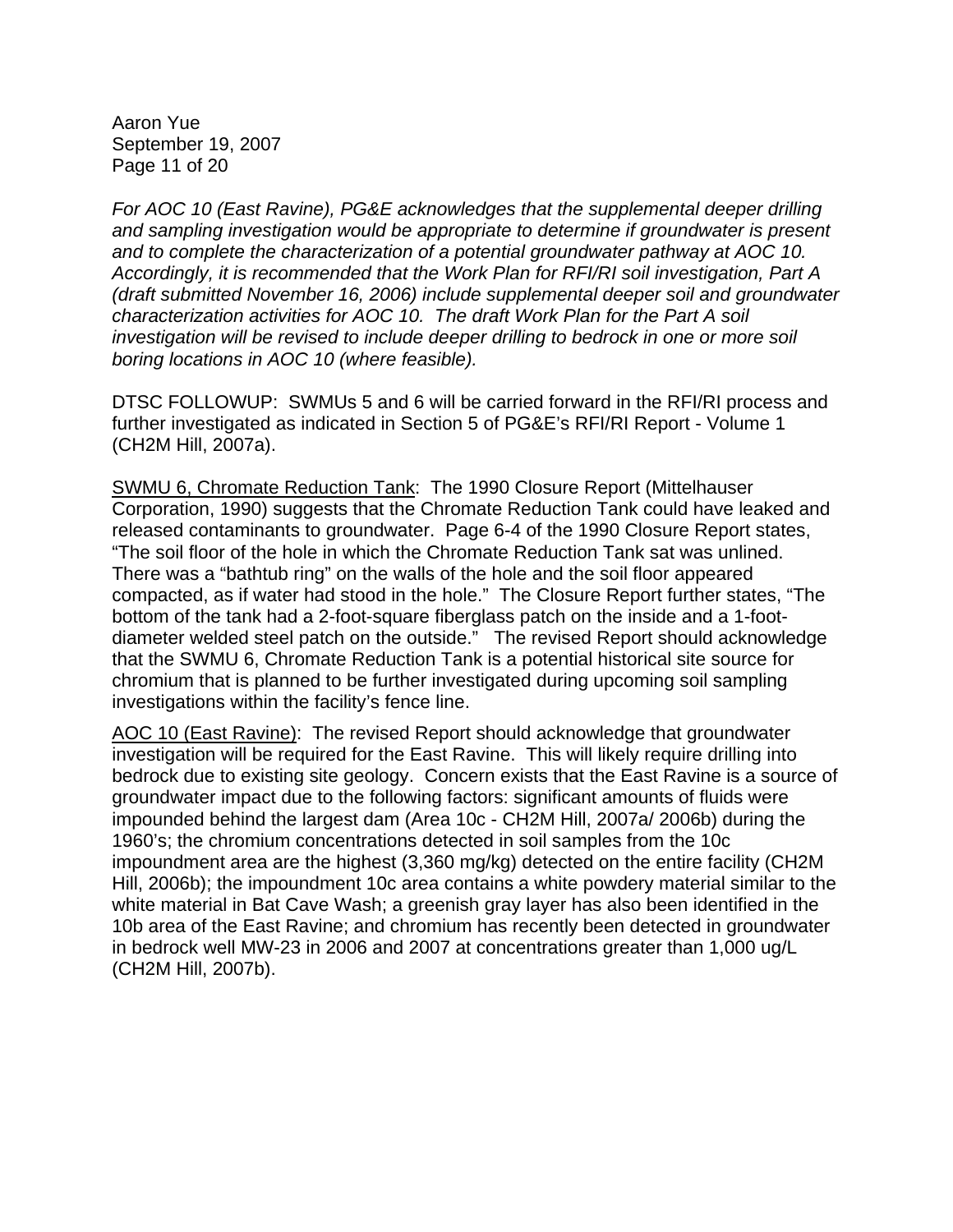Aaron Yue September 19, 2007 Page 12 of 20

### DTSC COMMENT (6/27/06 GSU Memo, General Comment 4, Section 11)

*The conceptual site models (CSMs) included in Section 11 are intended to support the risk assessment. The RFI Report should also include a conceptual model of chromium plume migration from all known and potential source areas to the present groundwater plume position. The RFI Report should discuss the potential fate and transport of chromium discharged to Bat Cave Wash, the chromium reduction tank, and into injection well PGE-08. In addition, the RFI Report should discuss the potential contaminant migration pathways associated with the East Ravine (e.g., potential for water to travel through thin sediments to bedrock, potential to travel through bedrock to floodplain area). The discussion related to injection well PGE-08 should address the potential effect of upward hydraulic gradients and the Chemehuevi Fault on migration of injected water.* 

### PG&E RESPONSE:

*The revised Report will present and discuss conceptual site models for the potential fate*  and transport of chromium discharged to Bat Cave Wash (SWMU 1) and the injection of *treated blow-down wastewater in well PGE-8 (SWMU 2). These discussions will be based on the site data that will be available as of March 2007(assumed cut-off date for the revised Report). The data from the planned hydraulic testing of the PG&E bedrock wells and updated model runs for groundwater flow for the Alluvial Aquifer at SWMU 1 will be incorporated. As noted in the response to Comment 3, the chromium reduction tank was certified as a clean-closed SWMU with no evidence of adjacent liquid releases, and therefore development of an area-specific CSM (including fate and transport assessment) for this SWMU is not warranted and will not be included in the revised Report.* 

*Regarding the East Ravine (AOC 10), additional drilling and soil sampling characterization is planned as part of the upcoming RFI/RI soil investigation. Based on the proximity to bedrock outcrop surrounding the East Ravine, it is anticipated that one or more of the deepened soil borings (see Response to General Comment 3) will confirm the depth to bedrock and support the current interpretation that the alluvium in this area is thin (i.e., < 30 feet thick) and significantly above the water table. Where use of drilling equipment is feasible, selected borings will be drilled to bedrock and soil samples analyzed to characterize the complete alluvium interval. Samples of groundwater will be collected in the deeper borings if encountered. The results of the deepened soil borings in East Ravine will be included in the revised Report as available relative to the RFI/RI cut-off date.* 

*The feasibility of incorporating the results of proposed additional drilling and evaluation of the groundwater pathway within the unpaved areas of the Compressor Station (AOC 13) in the revised Report will be assessed after the Work Plan for the Part B soil investigation is submitted and approved by the agencies.*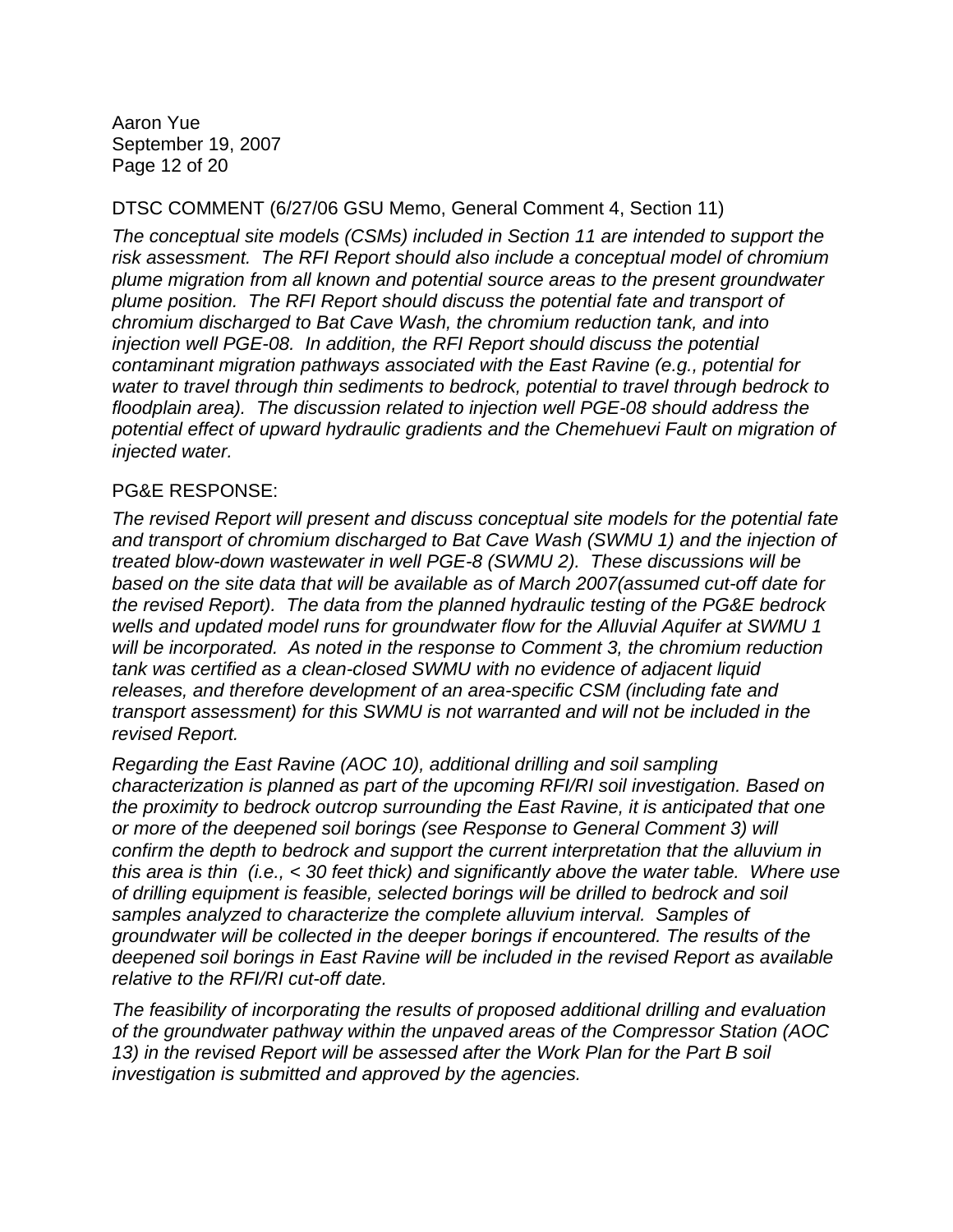Aaron Yue September 19, 2007 Page 13 of 20

DTSC FOLLOWUP: The revised Report should acknowledge that groundwater investigation will be required for the East Ravine. The revised Report must also discuss a conceptual site model for the potential fate and transport of chromium discharged to the East Ravine (AOC 10) that will be further evaluated through groundwater investigation. The revised Report should acknowledge that SWMU 5 and 6 are potential historical site sources of chromium that are planned to be further investigated during upcoming soil sampling investigations within the facility's fence line. Also see DTSC response to the preceding comment.

## DTSC COMMENT (6/27/06 GSU Memo, General Comment 5, Section 11)

*Section 11 repeatedly makes the assertion that the groundwater pathway associated with incidental surface releases (e.g., cooling towers, southeast fenceline, East Ravine) is incomplete. The revised report should include a more robust discussion that supports this assertion. The discussion should be supported by calculations (if needed) and appropriate references.* 

DTSC FOLLOWUP: PG&E did not respond to this comment as part of the RFI/RI Volume 2 Report responses. The revised Report must address this groundwater pathway concern.

DTSC COMMENT (6/27/06 GSU Memo, General Comment 6, Section 13)

*With the additional data collected since June 2004, PG&E has sufficient data to prepare a more sophisticated CSM of chromium plume migration than is described in Section 13.1.3 and shown in Figure 13.2. GSU anticipates that the CSM for chromium plume migration will use the fence diagrams and/or block diagrams required by the February 3, 2006 DTSC letter, and will include a narrative that addresses key issues affecting chromium migration. Some items that should be addressed by the CSM presented in Volume 2:* 

*a. Probable historical chromium transport directions and rate of movement from various source areas to current plume center of mass. Discuss direction and rate of plume migration under the following conditions.* 

- *Groundwater extraction at PGE-01, PGE-02, PGE-06, and PGE-07 and groundwater mound induced by discharge to Bat Cave Wash.*
- *After cessation of pumping from water supply wells, but continued discharge to Bat Cave Wash.*

*- After cessation of discharge to Bat Cave Wash.*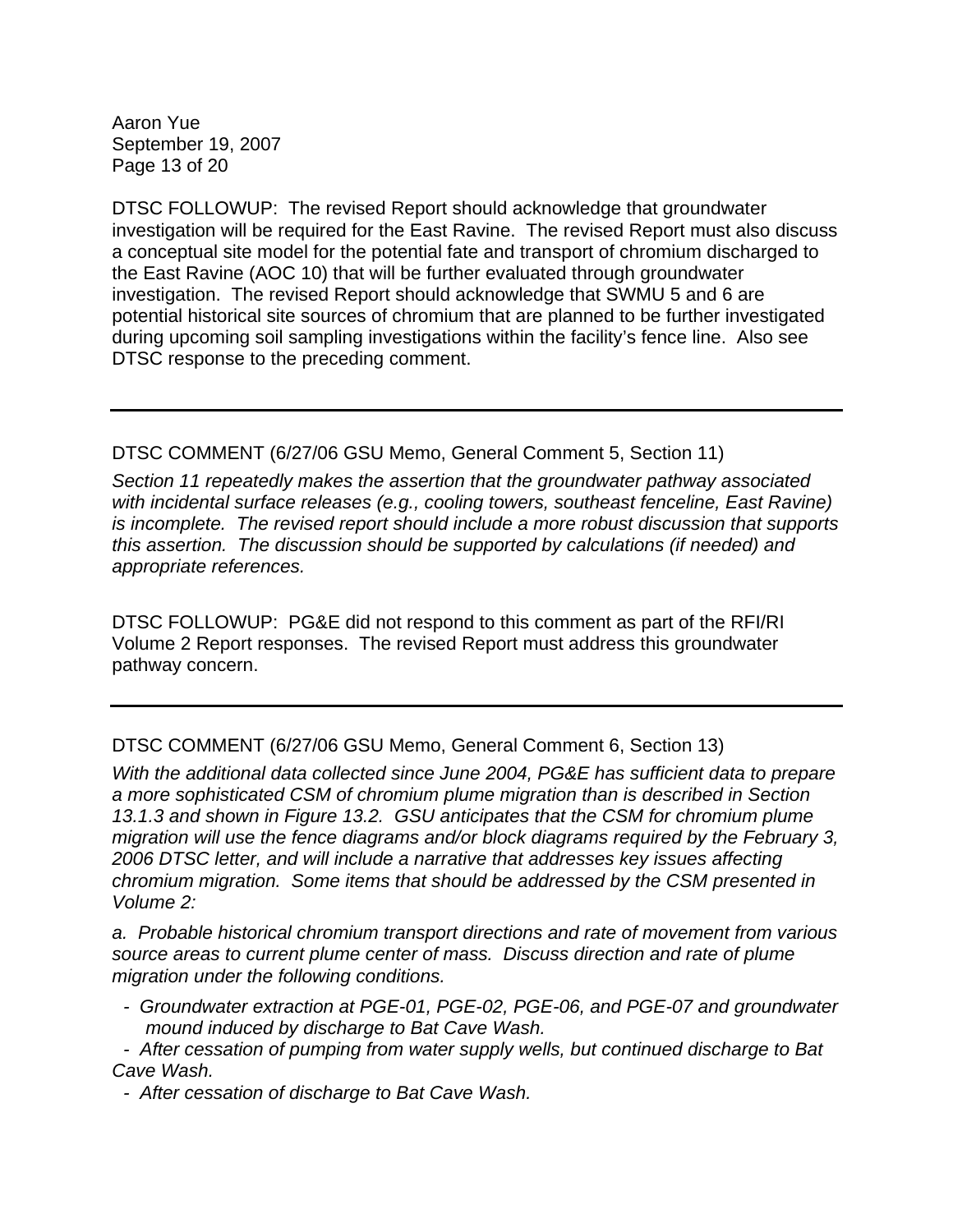Aaron Yue September 19, 2007 Page 14 of 20

*Support discussion with groundwater flow model simulations of induced gradients and groundwater flow regime.* 

- *b. Factors affecting observed chromium plume configuration and distribution of chromium mass at various depths in the Alluvial Aquifer (e.g., upper, middle, lower). Some items to be addressed:* 
	- *Possible mechanisms for a relatively shallow plume mass at some upland locations (e.g., MW-31, MW-50), a fully penetrating plume mass at other locations (e.g., MW-20, MW-26/MW-51), and a deep plume mass at other locations (e.g., MW-37D, MW-50).*

*- Possible mechanisms for chromium plume distribution observed at elevations less than 325 feet mean sea level (e.g., MW-46-175, MW-50-200) in alluvial fan deposits.* 

*- Potential effect of salinity of discharged wastewater on chromium plume migration.* 

PG&E RESPONSES to Individual General Comment #6 Items:

*a. Historical chromium transport directions and rate of movement of the chromium plume in the Alluvial Aquifer at SWMU 1 will be addressed and presented in the final Groundwater Model Report for the scenarios listed in this comment. A summary of this presentation will be incorporated in the revised RFI/RI Report. It should be noted that there are no records available that indicate the replacement compressor station supply wells PGE-6 and PGE-7 were ever operated for facility supply, and hence groundwater pumping from these wells will not be included in the modeling scenarios.* 

*b. Aquifer heterogeneity is the likely primary factor that affects the observed chromium plume configuration and distribution of chromium mass in the Alluvial Aquifer. The revised Report will include a general discussion of the complexity of the depositional environments that comprise the Alluvial Aquifer and the effects of geochemistry on the distribution of chromium in the plume. However, to attempt to describe specific mechanisms for observations at specific wells would require speculation beyond what is considered appropriate or meaningful in the context of an RFI/RI. The revised Report*  will also include a discussion regarding the effects of salinity on groundwater transport *at the site. It should be noted that all available records indicate that the cooling tower blow-down would be classified as brackish to slightly saline water (between 1,000 and 20,000 mg/L TDS). The TDS of this water would not be drastically different from the TDS of natural groundwater in bedrock or in the deeper interval of the Alluvial Aquifer.* 

DTSC FOLLOWUP to General Comment 6a and 6b:

6a: There appears to be some uncertainty regarding the use of wells PGE-6 and PGE-7 as station water supply wells. Modeling of chrome transport with PGE-6 and PGE-7 extraction should be considered if additional operations information becomes available for these wells or if other modeling scenarios are not able to reasonably depict site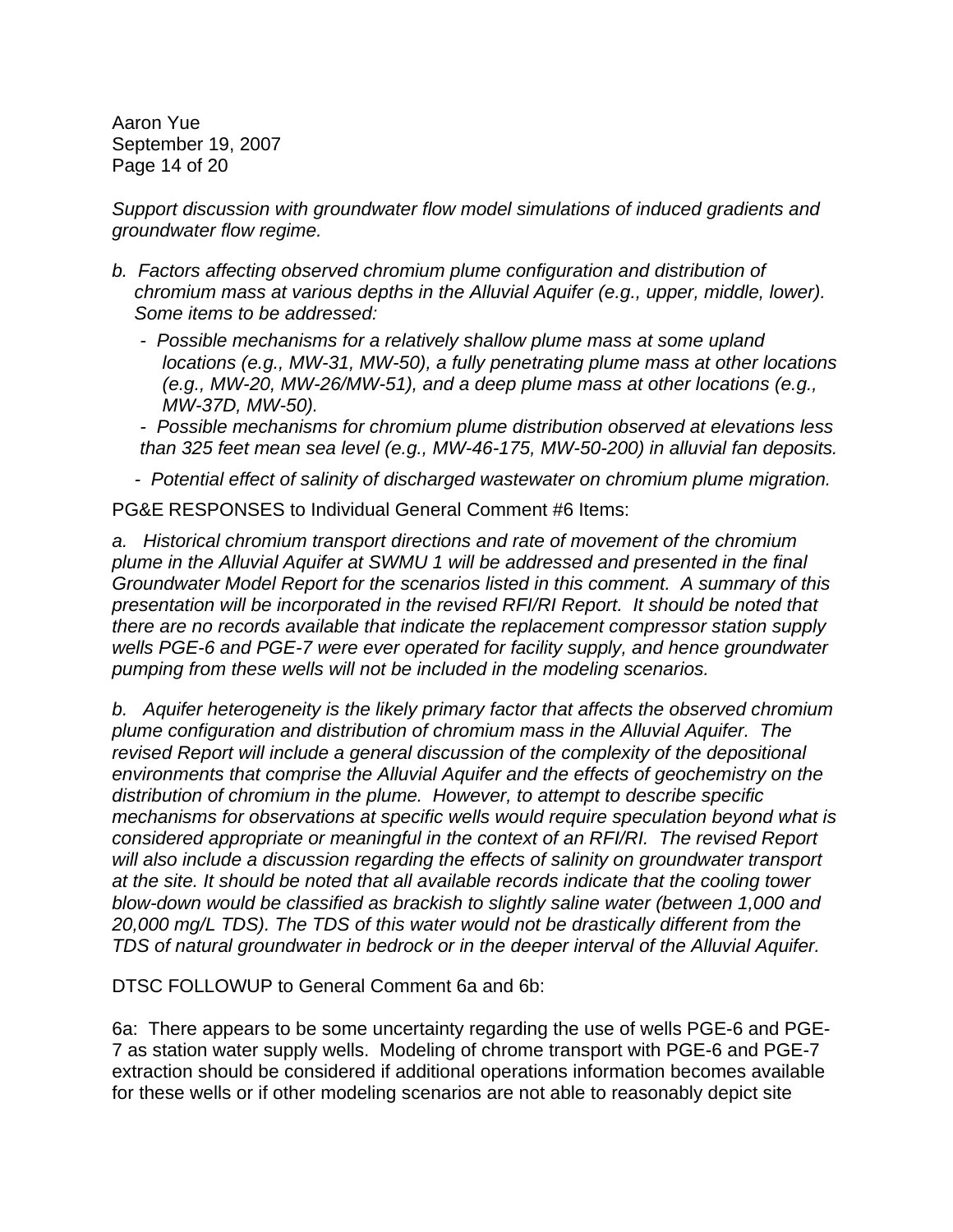Aaron Yue September 19, 2007 Page 15 of 20

conditions. Potential for the chromium groundwater plume to be influenced by extraction at nearby Arizona wells (i.e., Topock-1, Topock-2, Topock-2A, Topock-3, Smith well, Sanders well, PGE-09N, and PGE-09S) should also be discussed and included in the revised Report and Groundwater Model Report.

6b: One goal of a conceptual site model is to explain observed site conditions. Therefore, as originally requested in General Comment 6b, PG&E shall consider factors affecting observed chromium plume configuration and distribution of chromium mass at various depths in the Alluvial Aquifer (e.g., upper, middle, lower). Also see the subsequent DTSC comment regarding saline-driven plume transport.

#### DTSC COMMENT (6/27/06 GSU Memo, General Comment 7, Section 13)

*In various discussions over the last two years, several stakeholders have raised concerns regarding saline-driven transport of the chromium plume. PG&E has responded that saline-driven transport is not a significant factor for the chromium plume migration and is not always associated with the chromium plume. Given that this issue continues to be raised, GSU recommends that Volume 2 include a stronger discussion of naturally-occurring salinity stratification observed in the site vicinity and reported in the literature for the Mojave Desert. Hence, the salinity discussion at the top of Page 13-3 should be more fully developed. In addition, the CSM for chromium plume migration should address salinity.* 

PG&E RESPONSE: *The published water quality data for comparable alluvial groundwater basins in the Mojave Desert, California and western Mojave County, Arizona (e.g., USGS and ADEQ reports) will be reviewed and discussed in the revised Report as appropriate. The conceptual site model for chromium plume migration presented in the revised Report will address the salinity and other general chemistry characteristics of the Alluvial Aquifer.* 

DTSC FOLLOWUP: In addition, an expanded discussion regarding saline-driven plume transport is also requested. Site-specific salinity and density information, along with standard processes and mechanisms, should be used to discuss the potential for saline-driven flow at the Topock site. In particular, the revised Report should address factors raised by Hunt and Flowers (2007b) regarding density mixing processes. During a recent presentation (Hunt and Flowers, 2007a), Professor James Hunt summarized that brine releases can sink through an aquifer and become emplaced on top of bedrock or within fine-grained units and act as a persistent source for dissolved phase plume contamination. The presentation included the PG&E Hinkley, California Compressor Station as an example of a hexavalent chromium plume formed from releases of dense brines. The plume was hypothesized to persist due to the slow, continued release of contaminants from an emplaced subsurface brine. As the Hinkley site had operations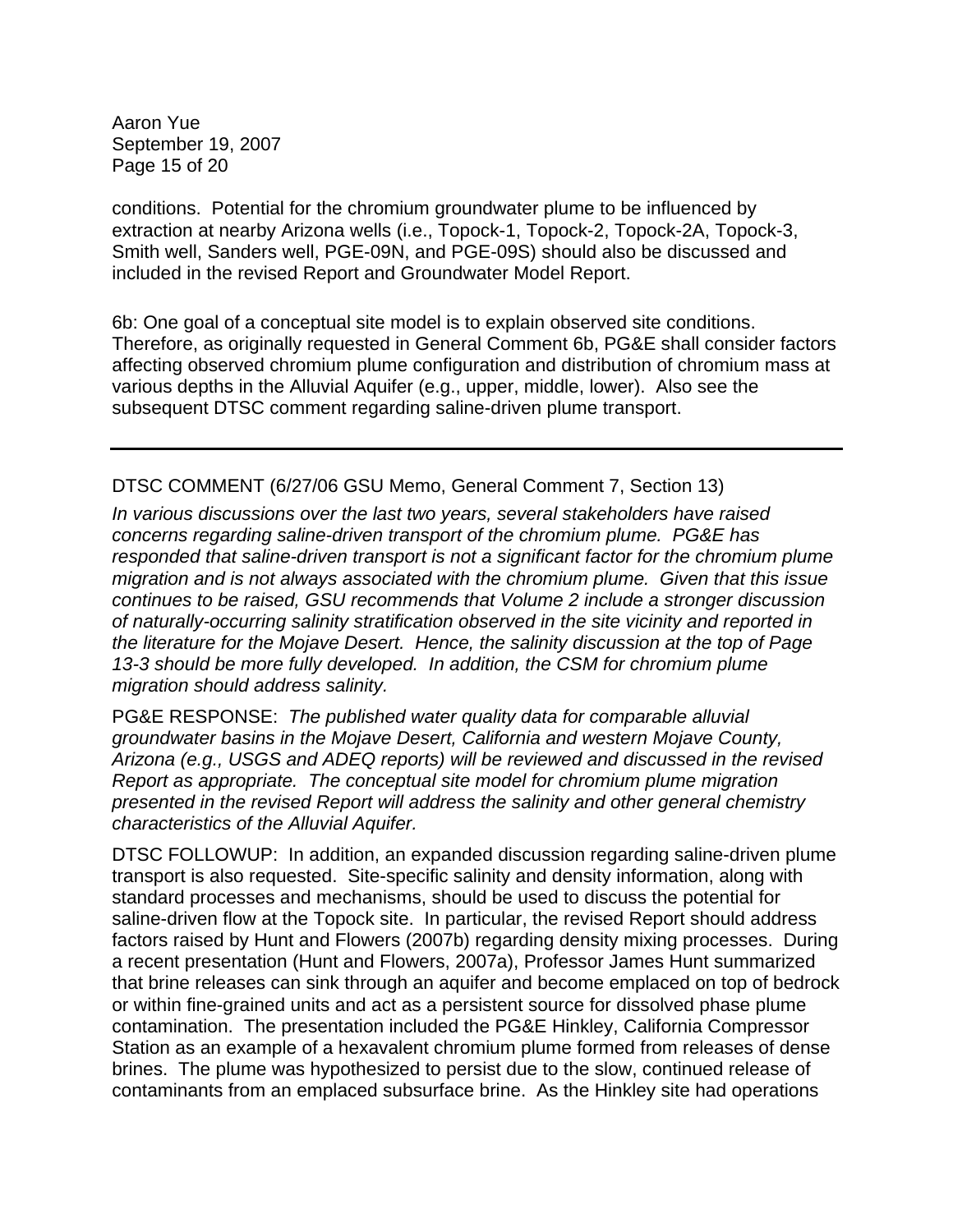Aaron Yue September 19, 2007 Page 16 of 20

and waste management practices similar to Topock, it is reasonable for PG&E to evaluate this potential contaminant transport mechanism at Topock. The revised RFI Report should thoroughly discuss this topic as it could impact the selection of remedial measures and development of the conceptual site model.

The revised Report should also present a discussion on stratified plumes. This discussion should utilize the API 2006 reference on diving plumes. In particular the site conceptual model should consider Figure 4 of the API 2006 bulletin regarding diving plumes near streams due to bank storage.

### DTSC COMMENT (6/27/06 GSU Memo, Specific Comment 3)

Page 9.10, Section 9.3.4.1. *Please elaborate on the criteria that were used to determine whether historical data should be included in the RFI Report.*

PG&E RESPONSE: *The historical (pre-RFI) data pertaining to site hydrogeology and groundwater conditions were summarized in the Current Conditions Report (Alisto*  1997). The historical data most applicable for incorporation in the RFI include the well *drilling logs and well testing data for the following investigations: PGE-series supply and injection wells, Old Ponds site investigations, New Ponds site investigations, Park Moabi water supply well, and the Caltrans exploratory borings for the I-40 bridge. The historical water quality data and groundwater elevation data from pre-RFI investigations are useful for general site assessment but are not recommended for full evaluation and analysis in the final RFI groundwater characterization. This is because of the variations and uncertainty of sample collection and analytical methods, and the infeasibility of completing data QC review, and validation of the historical chemical data.* 

DTSC FOLLOWUP: The GSU concurs with the general approach regarding the historical hydrogeological data, but does not believe that it is infeasible to assess the quality of the historical data. PG&E has recently conducted a data quality/usability assessment of historical soil and sediment data (CH2MHill, 2006a) and, while not currently considered necessary, could conduct a similar assessment of historical groundwater data. Note: For completeness, the revised Report should cite available historical hydrogeological data from the several underground storage tank groundwater wells completed at the Topock Marina in Arizona.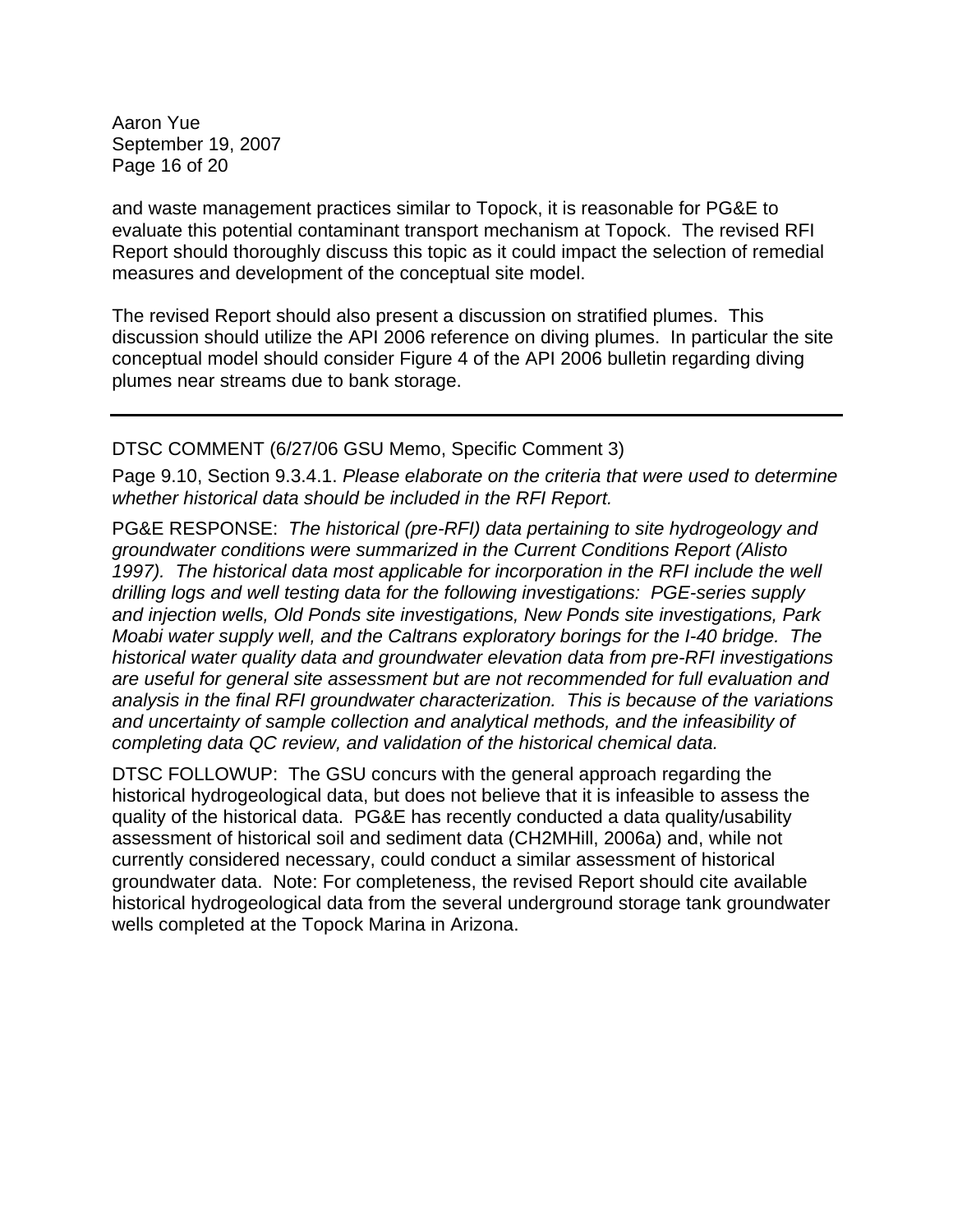Aaron Yue September 19, 2007 Page 17 of 20

DTSC COMMENT (6/27/06 GSU Memo, Specific Comment 4)

*Page 10-5, Section 10.1.6. Please describe the methods that were used to derive the soil background data set.* 

PG&E RESPONSE: *The soil data collected by the initial RFI contractors (E&E and Alisto) were used to derive the background data set presented in the February 2005 draft RFI/RI Report. The methodology was described in Section 10.1.6.3 and Tables 10-7 and 10-8 in the draft Report. In summary, the background metals concentrations reported for the initial RFI sampling were either the statistically derived "upper tolerance limit" of detected concentrations, or the maximum detected concentrations (for sampling results/detections too limited for statistical analysis). As requested by DTSC in 2006, the initial background soil data set will be replaced with data from a more comprehensive soil background investigation scheduled for first quarter 2007. The results of this sampling will be presented and discussed in the Volume 3 (Soil) of the revised RFI/RI Report.*

DTSC FOLLOWUP: The RFI/RI Report, Volume 3 shall include examples of any statistical calculations and procedures (as text, table, spreadsheet, or appendix) to provide reviewers with a clear understanding of the technique and more easily allow stakeholders to replicate the statistical calculations if so desired. Finally, the additional background soil data that is to be collected in the future (CH2M Hill, 2006b) will be used to supplement the existing background soil data set and not necessarily replace it*.* 

DTSC COMMENT (6/27/06 GSU Memo, Specific Comment 5)

*Page 11-2, Section 11.1.2, second sentence: This sentence states that there are no potable water supplies in the immediate vicinity of the compressor station. Please restate that the closest potable water supply is the Park Moabi well and that the groundwater pathway does not appear to be complete for this receptor*.

PG&E RESPONSE: *The discussion of active water supply wells in the revised Report will be updated with the requested information.* 

DTSC FOLLOWUP: This section of the revised Report should also comment on the status of the following active or recently active water supply wells in the immediate vicinity of the station: Topock-1, Topock-2, Topock-2A, Topock-3, Smith well, Sanders well, PGE-09N, PGE-09S.

DTSC COMMENT (6/27/06 GSU Memo, Specific Comment 6)

*Page 13-3, Section 13.1.2.1, first paragraph: This section references literature studies that report naturally-occurring hexavalent chromium concentrations up to 50*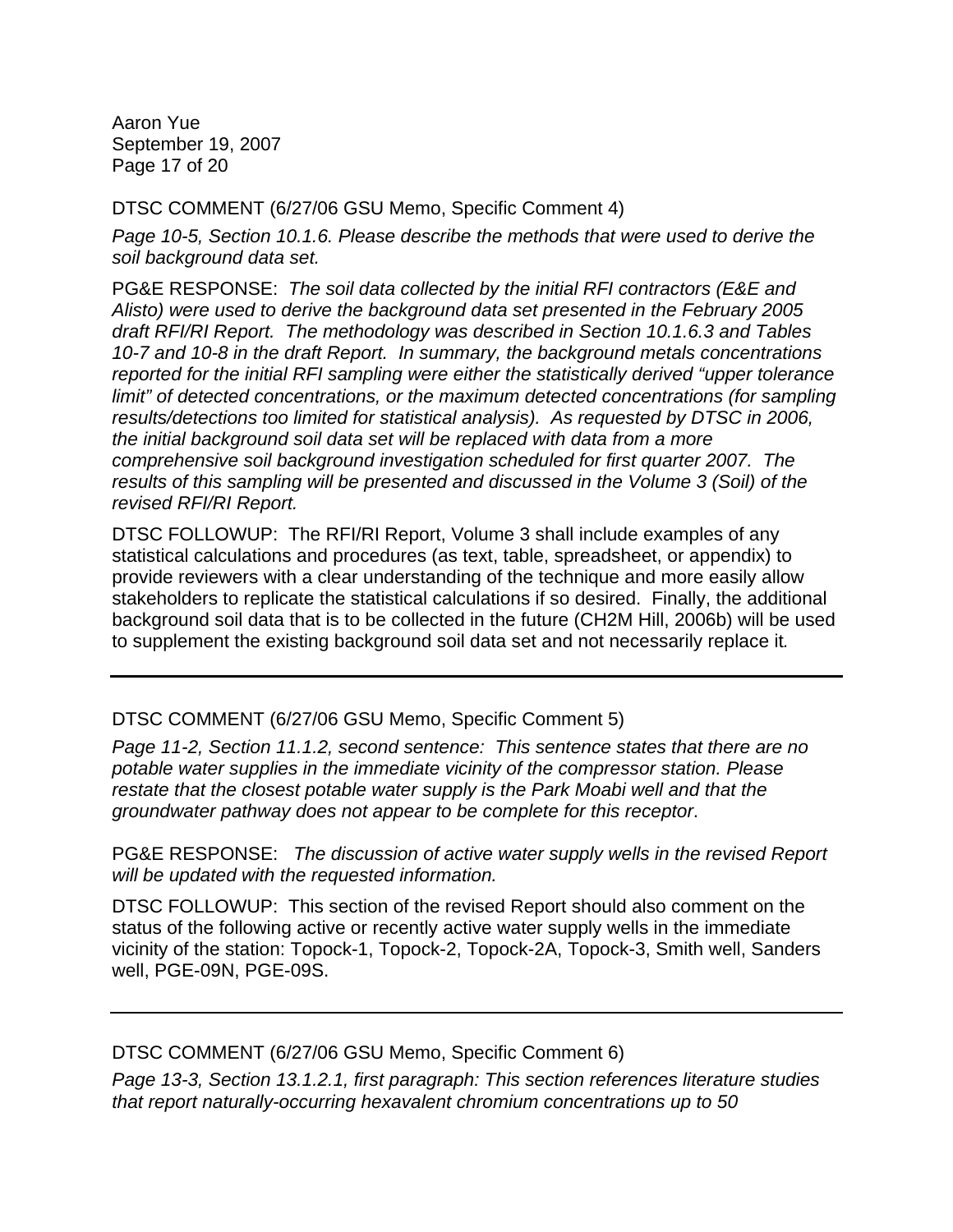Aaron Yue September 19, 2007 Page 18 of 20

*micrograms per liter (µg/L) in the region. Volume 2 of the RFI should also provide the range of hexavalent chromium concentrations observed in wells sampled by the Groundwater Background Study.* 

PG&E RESPONSE: *Validation of analytical results of the 2005-2006 Groundwater Background Study was completed in July 2006. The determination of the final background groundwater concentrations for Cr(VI) and other metals will not be available until the statistical analysis is completed and approved (anticipated by March or April 2007). Accordingly, it is possible that only a summary of the sampling results and ranges of concentrations from the Groundwater Background Study will be presented in the revised Report.* 

DTSC FOLLOWUP: As originally requested, the revised Report should also provide the range of hexavalent chromium concentrations observed in wells sampled during the Groundwater Background Study. The observed range of concentrations will not change regardless of the statistical approach utilized and will provide salient information applicable to the Topock site. See also PG&E response to DOI Comment 139.

\_\_\_\_\_\_\_\_\_\_\_\_\_\_\_\_\_\_\_\_\_\_\_\_\_\_\_\_\_\_\_\_\_\_\_\_\_\_\_\_\_\_\_\_\_\_\_\_\_\_\_\_\_\_\_\_\_\_\_\_\_\_\_\_\_\_\_\_\_

DTSC COMMENT (6/27/06 GSU Memo, Specific Comment 9) *Table 9-1: Please include PGE-01 and PGE-02 on this table.* 

PG&E RESPONSE: *Available information for these decommissioned/abandoned industrial supply wells will be included in the revised Report.*

DTSC FOLLOWUP: Please ensure that these two wells are listed in the equivalent Table 9-1 in the revised Report.

\_\_\_\_\_\_\_\_\_\_\_\_\_\_\_\_\_\_\_\_\_\_\_\_\_\_\_\_\_\_\_\_\_\_\_\_\_\_\_\_\_\_\_\_\_\_\_\_\_\_\_\_\_\_\_\_\_\_\_\_\_\_\_\_\_\_\_\_\_\_

DTSC COMMENT (6/27/06 GSU Memo, Specific Comment 10)

*Table 9-2: This table should also summarize the groundwater data collected in the vicinity of the Old Evaporation Ponds.* 

PG&E RESPONSE: *We feel it is appropriate to summarize the groundwater data that was collected for both the Old Evaporation and New Evaporation Ponds sites and cite the reports that presented these data. However, as indicated in the above response to Specific Comment 3, we feel the actual data from these historical studies should not be incorporated in the data set used for the RFI characterization due to the lack of analytical data documentation, QC review, and validation.* 

DTSC FOLLOWUP: See the DTSC response regarding Specific Comment 3 above.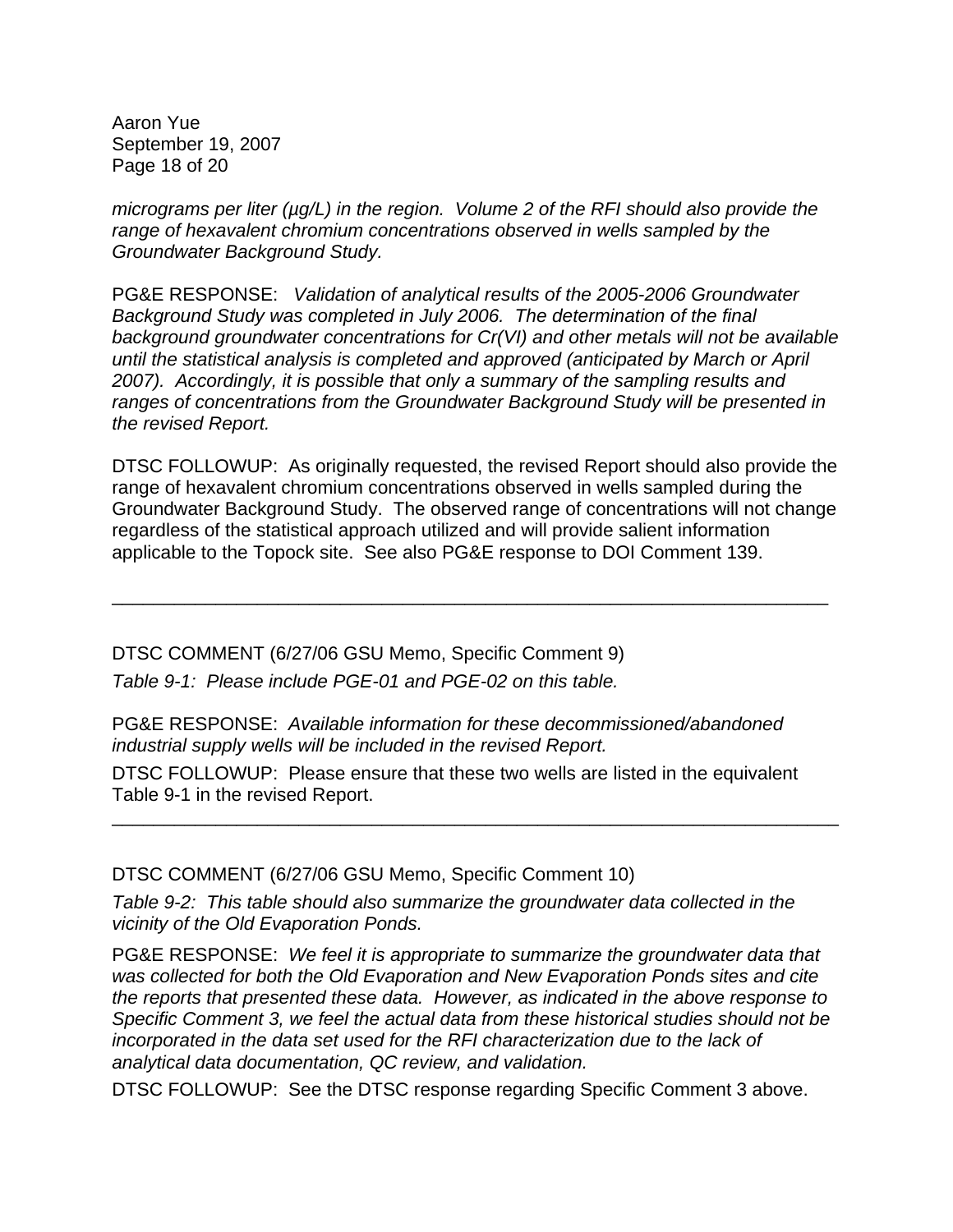Aaron Yue September 19, 2007 Page 19 of 20

# **PG&E RESPONSES TO DOI RFI COMMENTS**

**Comment 32**: PG&E did not respond to this comment. The response provided for Comment 32 actually responds to Comment 31. PG&E shall address the request contained within Comment 32 within the revised Report.

**Comment 47**: PG&E did not respond to a portion of this comment (third paragraph) regarding comparison to background conditions and "not solely potential standards". PG&E shall address the third paragraph contained in Comment 47 within the revised Report.

**Comment 101, Page 11-1**: It should be noted that groundwater well installations are being discussed for the East Ravine area and within the fence line of the Compressor Station. Additionally, all soils data to be collected from upcoming investigations will be evaluated at each included AOC/SWMU to determine if additional groundwater pathways may exist.

**Comment 158**: The comment discusses the potential for radial flow from discharges into Bat Cave Wash due to reported mounding associated with the discharge. PG&E's response indicated that the spreading associated with the mounding would not be excessive as based on model simulations. PG&E further states that the extent of plume spreading beneath Bat Cave Wash is not known, but is reasonably well defined.

The lateral extent of the plume near wells MW-9, MW-11, and MW-38S/D has not been fully assessed. To the west, only well cluster MW-40S/D is located west of Bat Cave Wash approximately 1,000 feet away from the discharge area. The presence of anthropogenic hexavalent chromium in well MW-40D is not easily explained. Perhaps radial flow did occur to the west at the discharge area causing the observed detection in well MW-40D. Density driven flow or anisotropic flow along alluvial channels might also explain the occurrence of contamination at well MW-40D. PG&E should provide greater discussion on the cause of the observed chromium detection at MW-40D in the revised Report. The GSU suggests that a groundwater well cluster to the west of Bat Cave Wash, in the vicinity of wells MW-9 and MW-10 would be valuable in monitoring the plume. This well cluster would be valuable remedial planning, plume delineation, and monitoring the effectiveness of remedial measures.

**Comment 166**: See Comment 101 regarding other potential sources of groundwater contamination. See also 6/27/06 GSU Memo, General Comments 3 and 4.

**Comment 167**: The comment discusses the need for a groundwater risk assessment, but does not appear to be addressed by PG&E's response.